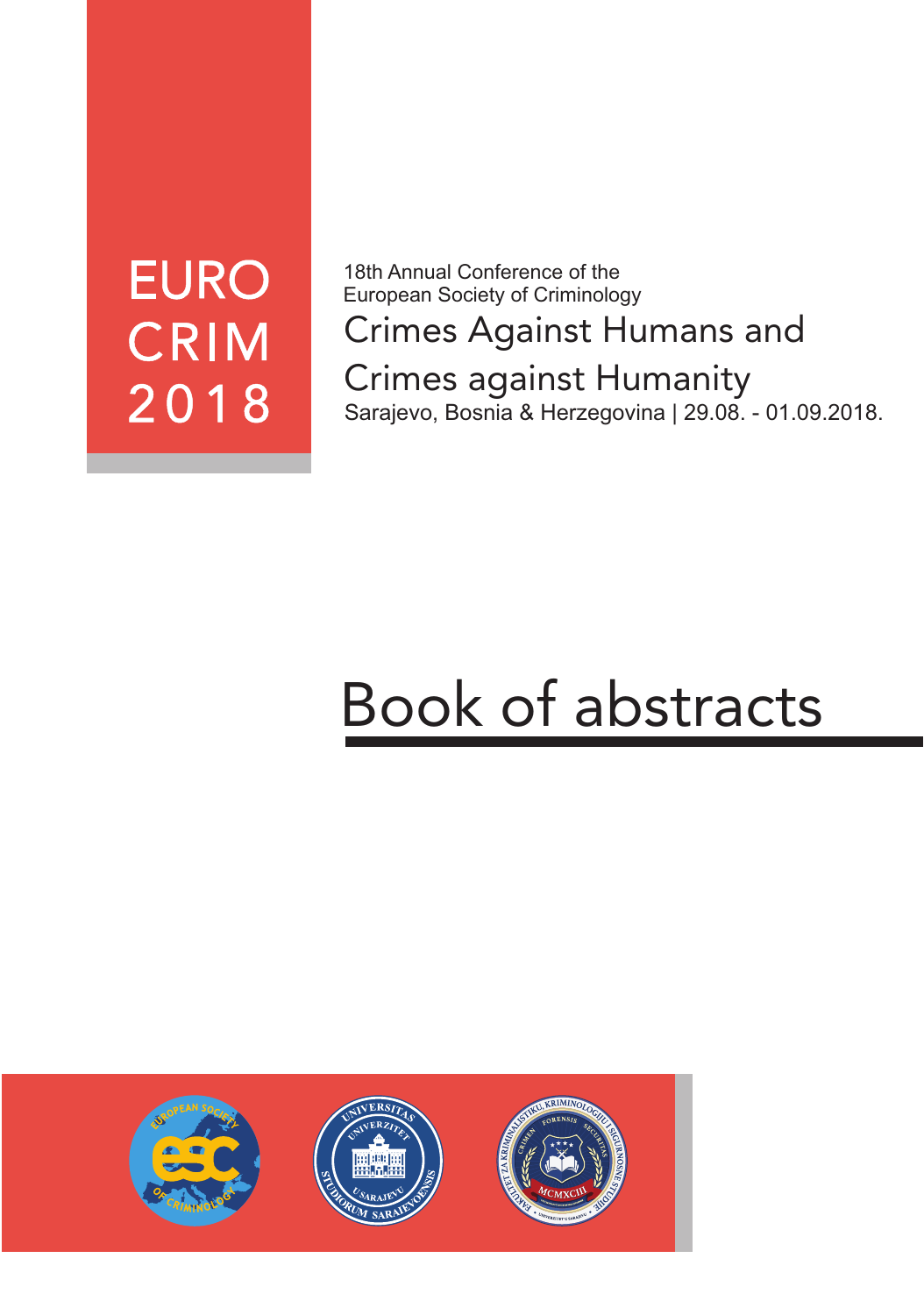| The usefulness of unusual research: Comparative criminology,                                                 |  |
|--------------------------------------------------------------------------------------------------------------|--|
| 'Wars Are Being Fought on the Bodies of Women and Children':                                                 |  |
| <b>Police Responses to Honour-Based Violence</b>                                                             |  |
|                                                                                                              |  |
|                                                                                                              |  |
|                                                                                                              |  |
| Ladies or Criminals: An Exploratory Study of Patterns of Female Criminality in the Republic of Macedonia  51 |  |
|                                                                                                              |  |
|                                                                                                              |  |
|                                                                                                              |  |
|                                                                                                              |  |
| Attitudes Toward Female-On-Male Rape: From Gender Based Crime to a Crime Against Humans  53                  |  |
|                                                                                                              |  |
|                                                                                                              |  |
| Meanings of 'Restorative Justice': Findings From a Community Based,                                          |  |
| The Introduction of 'Closed' Law Provisions in Belgian Sexual Criminal Law: An Assessment of Legitimacy 55   |  |
|                                                                                                              |  |
| The Effect of Educational Programmes on Reducing Recidivism in Crimes                                        |  |
|                                                                                                              |  |
|                                                                                                              |  |
|                                                                                                              |  |
|                                                                                                              |  |
|                                                                                                              |  |
|                                                                                                              |  |
|                                                                                                              |  |
|                                                                                                              |  |
| Is There a Presidentialization of Security? the Case of the Italian Republic Head of State (1978-2018)  62   |  |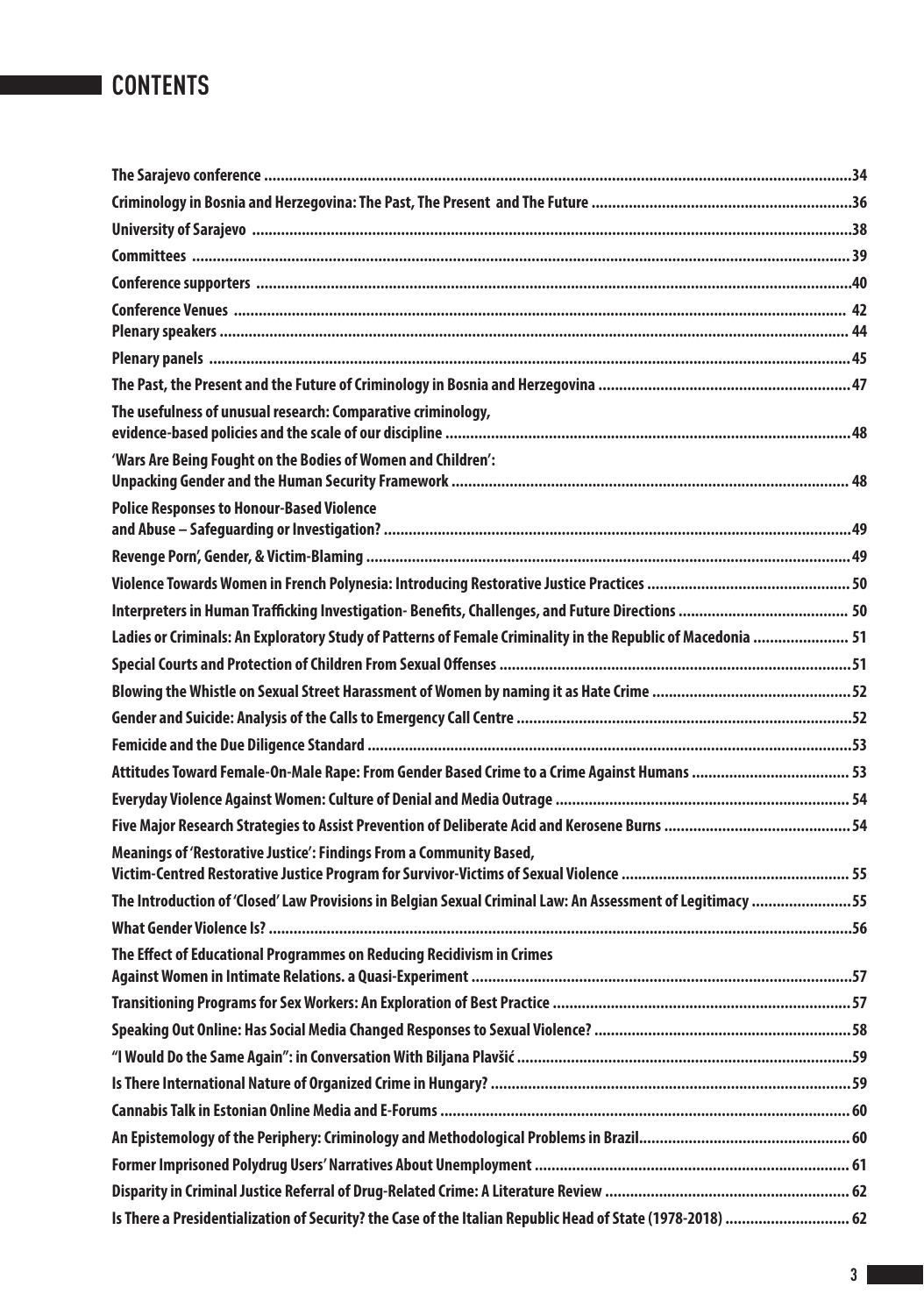| New Alternatives in Punishment: The "Reviewable Permanent Prison" and the Spanish Criminal Law  64              |  |
|-----------------------------------------------------------------------------------------------------------------|--|
|                                                                                                                 |  |
|                                                                                                                 |  |
|                                                                                                                 |  |
|                                                                                                                 |  |
| Prevent Duty': Understanding the Effects of Counter-Terrorism Policy Within Secondary Education  67             |  |
| Techno-Fetishism and the Surveillance Theatre: A Discourse Analysis of São Paulo'S "City Câmeras" Project  67   |  |
| Why Do Russia'S Millennials Obey Private Security Guards? An Assessment of the Legitimacy of Private Police  68 |  |
|                                                                                                                 |  |
|                                                                                                                 |  |
|                                                                                                                 |  |
|                                                                                                                 |  |
| <b>Hungarian Crime Prevention in Cyberspace:</b>                                                                |  |
|                                                                                                                 |  |
| Safety Valves" - Judicial Discretion in the Context of Mandatory and Presumptive Sentencing for Murder          |  |
|                                                                                                                 |  |
|                                                                                                                 |  |
| <b>Empowerment of Judges Through Victim Participation in Dispute</b>                                            |  |
|                                                                                                                 |  |
|                                                                                                                 |  |
|                                                                                                                 |  |
|                                                                                                                 |  |
| the Impact of Victim Impact Statements on Sentencing Decisions: A Systematic Review of the Literature 75        |  |
|                                                                                                                 |  |
|                                                                                                                 |  |
|                                                                                                                 |  |
|                                                                                                                 |  |
|                                                                                                                 |  |
|                                                                                                                 |  |
|                                                                                                                 |  |
|                                                                                                                 |  |
| What About Restorative Justice Practices in Italy After Eu Directive 29/2012? A Story of Cultural               |  |
|                                                                                                                 |  |
| <b>Early Prevention of Disruptive Behaviors:</b>                                                                |  |
|                                                                                                                 |  |
|                                                                                                                 |  |
| Evaluating the Effectiveness of School-Bullying Prevention Programs: An Updated Meta-Analytical Review  84      |  |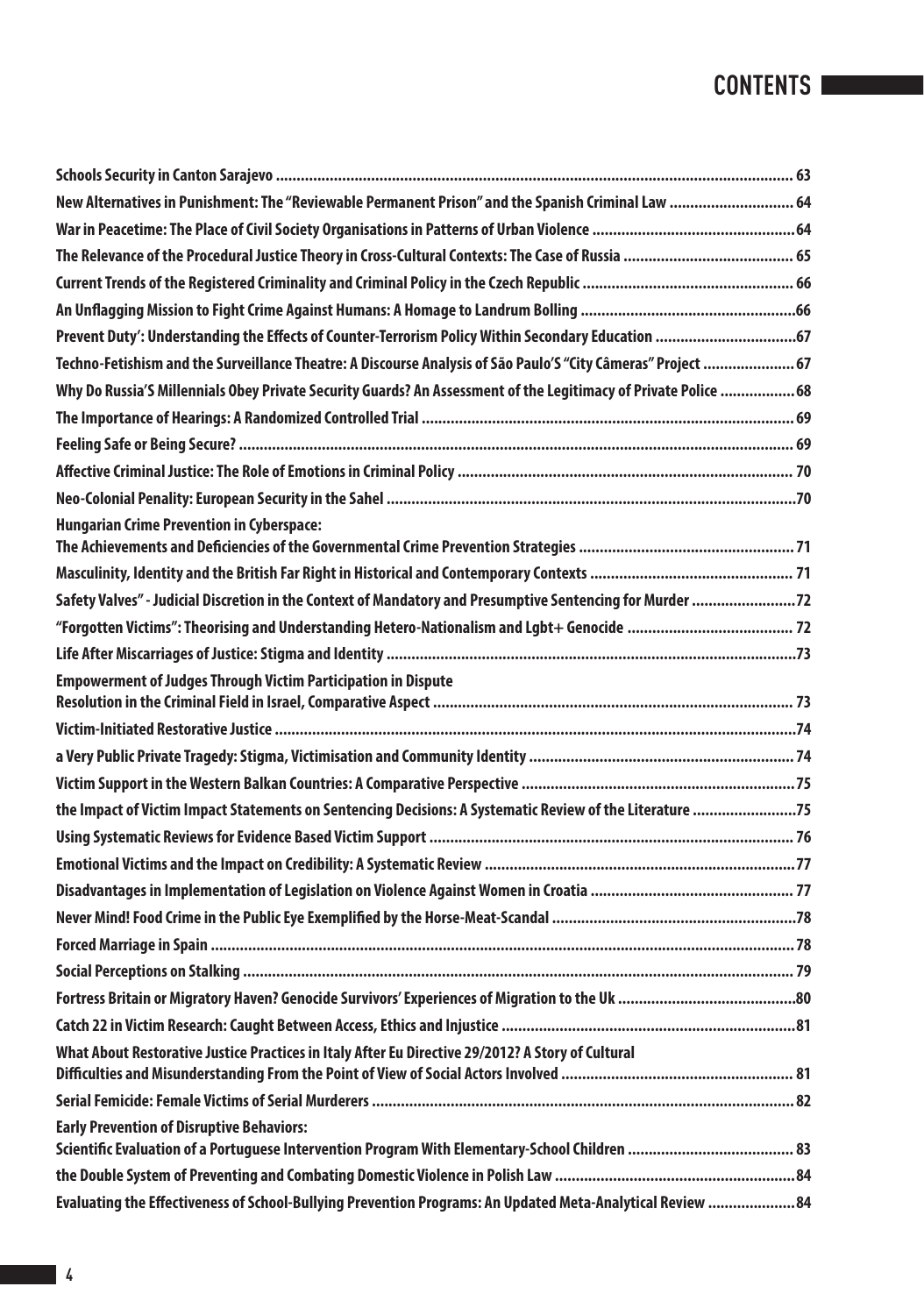| Where Does Electronic Monitoring Come From? Findings From a Study on Penal Policy Transfer in Belgium 86                       |     |
|--------------------------------------------------------------------------------------------------------------------------------|-----|
| Forms of Punishment and the Nineteenth Century +Criminal Law Reforms in the Nor dic Countries  87                              |     |
|                                                                                                                                |     |
|                                                                                                                                |     |
|                                                                                                                                |     |
|                                                                                                                                |     |
|                                                                                                                                |     |
|                                                                                                                                |     |
| Partnership Still as a Hitting And/or Raping License (?): Examining Legitimacy and Cultural Patterns of Violence 90            |     |
|                                                                                                                                |     |
| Compliance With the Law for Traditional and Grey Crimes -                                                                      |     |
|                                                                                                                                |     |
| Re-Assessing the Consistency of Sentencing Decisions in Cases of Assault: Allowing for Within Court Inconsistencies 93         |     |
|                                                                                                                                |     |
|                                                                                                                                |     |
|                                                                                                                                |     |
|                                                                                                                                |     |
|                                                                                                                                |     |
|                                                                                                                                |     |
|                                                                                                                                |     |
|                                                                                                                                |     |
|                                                                                                                                |     |
|                                                                                                                                |     |
|                                                                                                                                |     |
| Lower Court Sentencing in England and Wales: Social Justice Interconnections With Criminal Justice  99                         |     |
|                                                                                                                                |     |
| 'Managing the Balkans': Experimenting With Experimentalist Governance of Justice and Security  100                             |     |
|                                                                                                                                |     |
|                                                                                                                                |     |
| Challenges of Implementing Anti-Corruption Law in Eu Pre- and Post-Accession<br>Countries - Lessons From Ex-Yugoslavian States | 102 |
|                                                                                                                                |     |
|                                                                                                                                |     |
|                                                                                                                                |     |
| "Contrasts in Tolerance?": A Cross-Sectoral Analysis of Punitiveness in                                                        |     |
|                                                                                                                                |     |
|                                                                                                                                |     |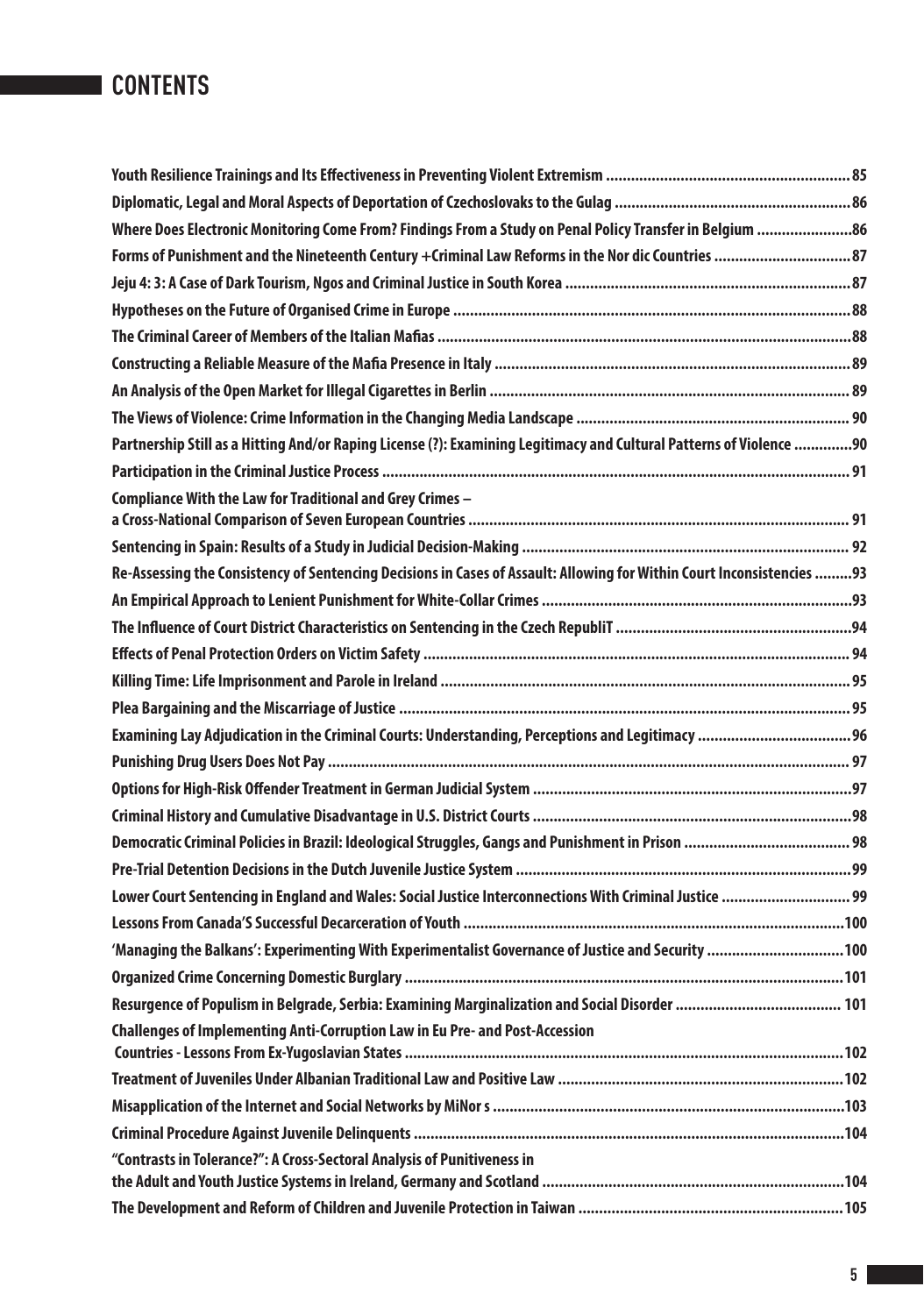| Impact of School Climate, School Discipline and Preventive Measures on the Social Bonds of Pupils 105                                                                                      |  |
|--------------------------------------------------------------------------------------------------------------------------------------------------------------------------------------------|--|
|                                                                                                                                                                                            |  |
|                                                                                                                                                                                            |  |
|                                                                                                                                                                                            |  |
|                                                                                                                                                                                            |  |
|                                                                                                                                                                                            |  |
| The Impact of Neighbourhood Based Crime                                                                                                                                                    |  |
|                                                                                                                                                                                            |  |
|                                                                                                                                                                                            |  |
| Investigative Interviewing With Young Suspects- Developmental, Legal, and Procedural Vulnerabilities  111                                                                                  |  |
| Creation and Implementation of the New Federal Statistics on Convictions and<br>Executions of Sanctions of Juveniles in Switzerland: On the Challenges of a Methodological Innovation  111 |  |
|                                                                                                                                                                                            |  |
|                                                                                                                                                                                            |  |
|                                                                                                                                                                                            |  |
|                                                                                                                                                                                            |  |
| Local Safety: An Analysis of MiNor Offences in the Largest Slovenian Cities -                                                                                                              |  |
|                                                                                                                                                                                            |  |
|                                                                                                                                                                                            |  |
|                                                                                                                                                                                            |  |
|                                                                                                                                                                                            |  |
|                                                                                                                                                                                            |  |
|                                                                                                                                                                                            |  |
| How Human Trafficking Works? Analysis of Roles Involved in the Sexual                                                                                                                      |  |
|                                                                                                                                                                                            |  |
|                                                                                                                                                                                            |  |
| Mapping and Quantifying Transnational Flows of Illicit Cigarettes From Middle-East,                                                                                                        |  |
|                                                                                                                                                                                            |  |
|                                                                                                                                                                                            |  |
|                                                                                                                                                                                            |  |
| Transforming the Landscape of Hate: A Critical Exploration of 'Everyday' and 'Mundane' Transphobic Hate Crime  121                                                                         |  |
|                                                                                                                                                                                            |  |
| " Returning to This Nor mal, Civil Life" - Released Sex Offenders and the Search for Nor mality  122                                                                                       |  |
| <b>Outcome Evaluation of the Universal Crime Prevention Programme:</b>                                                                                                                     |  |
| 'One Way or Another, I Have to Make a Living, Don'T I, Miss?' - Former Prisoners on the Labour Market  123                                                                                 |  |
|                                                                                                                                                                                            |  |
|                                                                                                                                                                                            |  |
| Attitudes of School Youth of Białystok and Rzeszów Towards Dysfunctional Behavior of MiNor s  125                                                                                          |  |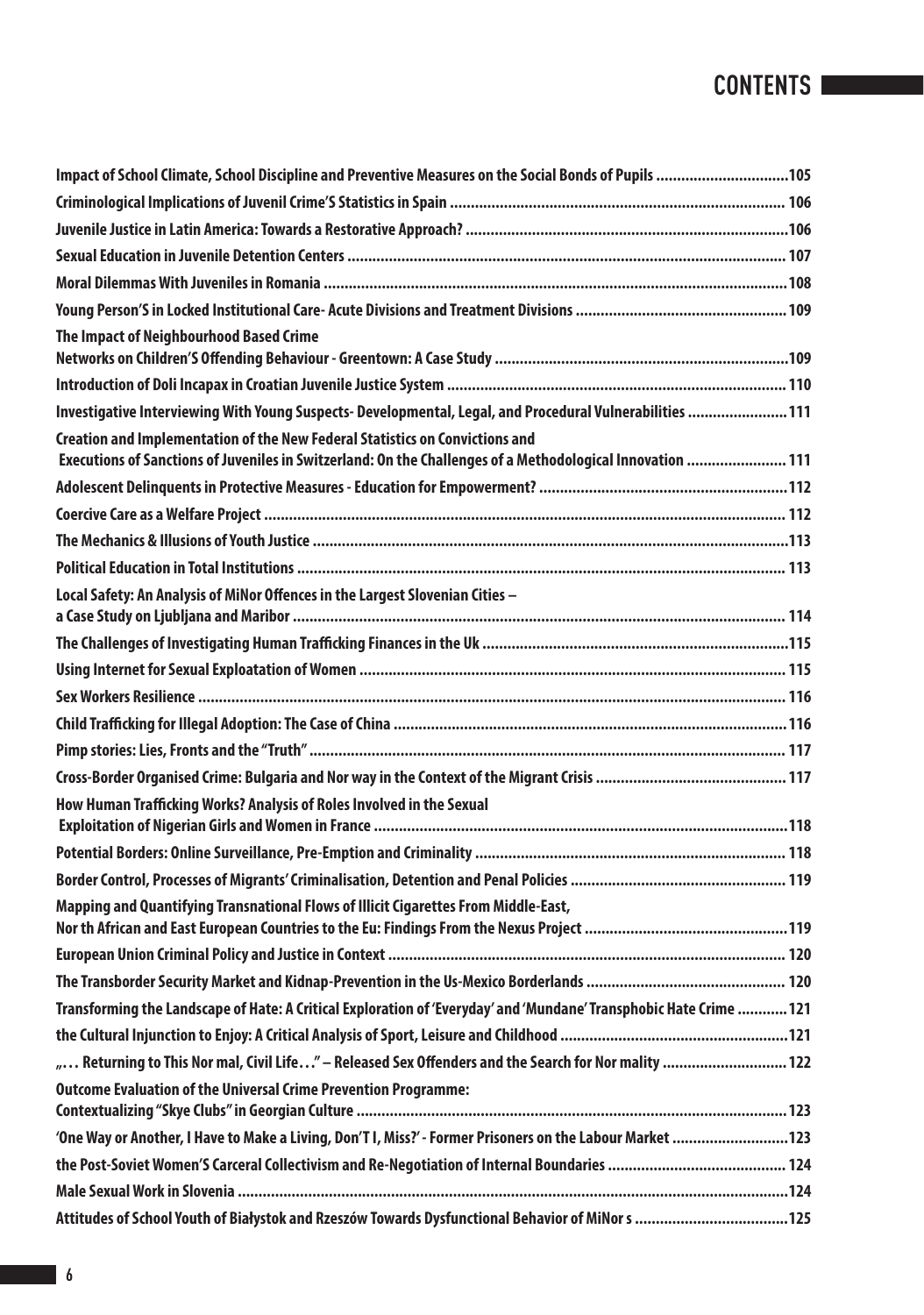| Police Studies Program for At-Risk Youths in Youth Villages: Program Evaluation and Understanding the Psychological<br>Mechanism Behind Participation in the Program and Perceptions Towards Police Legitimacy  125 |  |
|---------------------------------------------------------------------------------------------------------------------------------------------------------------------------------------------------------------------|--|
|                                                                                                                                                                                                                     |  |
| The Civilian Analysts Within the Belgian Local Police. Emblematic Actors of Institutional Ambivalence  127                                                                                                          |  |
|                                                                                                                                                                                                                     |  |
| The Reforms Seen From the Rank: How Police Officers Deal With the Institutional Changes in Their Organisations  128                                                                                                 |  |
|                                                                                                                                                                                                                     |  |
|                                                                                                                                                                                                                     |  |
|                                                                                                                                                                                                                     |  |
| Researching UX in the design of crime reporting tools: perspectives on working with citizens, NGOs, and the Police  130                                                                                             |  |
|                                                                                                                                                                                                                     |  |
| Trauma-Informed Victim Interviewing: Comparing the Cognitive                                                                                                                                                        |  |
| Moving With the Times?: Post-Crash Rhetorical and Ideational Change in Neighbourhood Policing  132                                                                                                                  |  |
|                                                                                                                                                                                                                     |  |
| Trust in the Police: Examining the Institutional and Cultural Hypotheses in Post-Communist Europe 133                                                                                                               |  |
|                                                                                                                                                                                                                     |  |
|                                                                                                                                                                                                                     |  |
| The (IgNor ed) Presence of Intersectionality Within the Selective                                                                                                                                                   |  |
|                                                                                                                                                                                                                     |  |
|                                                                                                                                                                                                                     |  |
| The Role of Procedural Justice in Compliance of Betting-Motivated Corruption Policies:                                                                                                                              |  |
|                                                                                                                                                                                                                     |  |
|                                                                                                                                                                                                                     |  |
| An Analysis of Slovenian Residents' Evaluation on the Harm Caused by Different Forms of Police Corruption  137                                                                                                      |  |
|                                                                                                                                                                                                                     |  |
|                                                                                                                                                                                                                     |  |
|                                                                                                                                                                                                                     |  |
|                                                                                                                                                                                                                     |  |
|                                                                                                                                                                                                                     |  |
| "No Matter What Rehabilitation or Treatment You Get There Is Always Possibility":                                                                                                                                   |  |
| An Examination of the Risks and Dangerousness Posed by Child Sex Offenders From the Public'S Perspective 141                                                                                                        |  |
| Disinformation and Manipulation on Internet: Tell Me Who You Are and I Will Tell You What to Think 142                                                                                                              |  |
|                                                                                                                                                                                                                     |  |
|                                                                                                                                                                                                                     |  |
| Aggressive Behavior Among Nursing Home Residents -                                                                                                                                                                  |  |
|                                                                                                                                                                                                                     |  |
|                                                                                                                                                                                                                     |  |
|                                                                                                                                                                                                                     |  |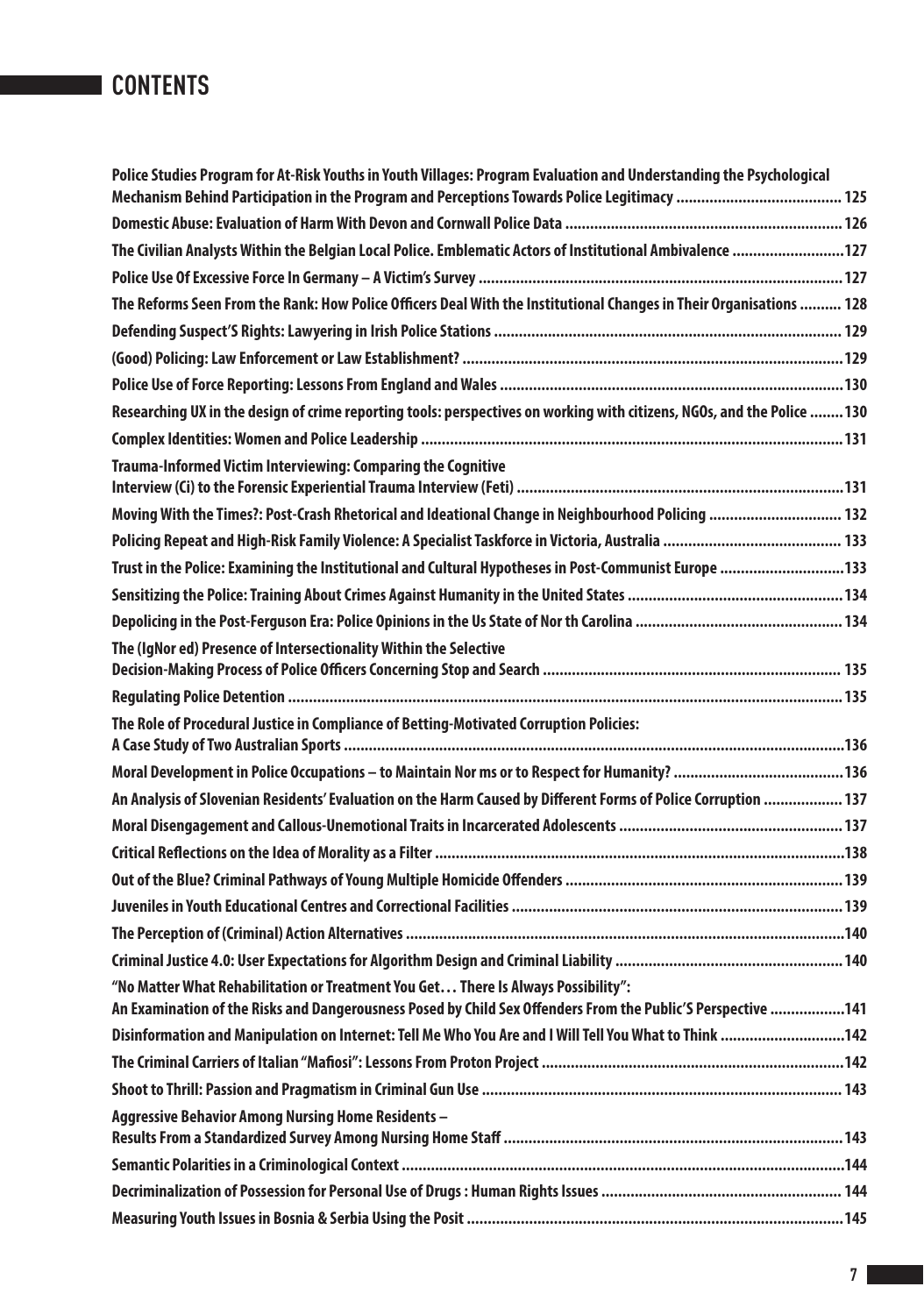| <b>Cannabis Policy Reforms in Germany? Constitutional and Political</b>                                                                                                   |  |
|---------------------------------------------------------------------------------------------------------------------------------------------------------------------------|--|
|                                                                                                                                                                           |  |
|                                                                                                                                                                           |  |
| Eppic - Exchanging Prevention Policies on Polydrug Use Among Youth in the Criminal Justice System  148                                                                    |  |
|                                                                                                                                                                           |  |
|                                                                                                                                                                           |  |
|                                                                                                                                                                           |  |
|                                                                                                                                                                           |  |
| How to Compare the Social Exclusion Generated by the Criminal Policy of Different Countries?                                                                              |  |
| Assessing the Outcome of An Ambiguous and Conflictual Large-Scale Policy:                                                                                                 |  |
|                                                                                                                                                                           |  |
| Harm, Risk and Crime Prevention: The Need to Reform Post-Conviciton Civil Preventive Measures 152                                                                         |  |
| Criminal Law Protection of Cultural Property From a Comparative Perspective -                                                                                             |  |
|                                                                                                                                                                           |  |
|                                                                                                                                                                           |  |
| Experiences of the Hungarian Criminal Jurisdiction Concerning the Illicit Trafficking of Cultural Properties 154                                                          |  |
|                                                                                                                                                                           |  |
| "Prevention for Everybody and Prevention Right From the Beginning".<br>Reforms of German Youth Law, the Rise of Prevention, and the Role of Social Work Professionals 156 |  |
| The Impact of Dictatorial Regimes in Youth Justice Reforms: The Latin-American Regional                                                                                   |  |
|                                                                                                                                                                           |  |
|                                                                                                                                                                           |  |
| Using Art Treasures as Deposit Bank Technique In the Hands of the Hungarian                                                                                               |  |
| Ethnography at the Edge: A Confessional Tale of Methodological Challenges Encountered When                                                                                |  |
|                                                                                                                                                                           |  |
|                                                                                                                                                                           |  |
|                                                                                                                                                                           |  |
|                                                                                                                                                                           |  |
|                                                                                                                                                                           |  |
|                                                                                                                                                                           |  |
|                                                                                                                                                                           |  |
| Corporate Crime and the Organisation of Illicit Assets: Evaluating the Eu'S Anti-Money Laundering Directives  162                                                         |  |
| Do Nations Understand Their Money Laundering Risks? An Evaluation of National Risk                                                                                        |  |
|                                                                                                                                                                           |  |
|                                                                                                                                                                           |  |
|                                                                                                                                                                           |  |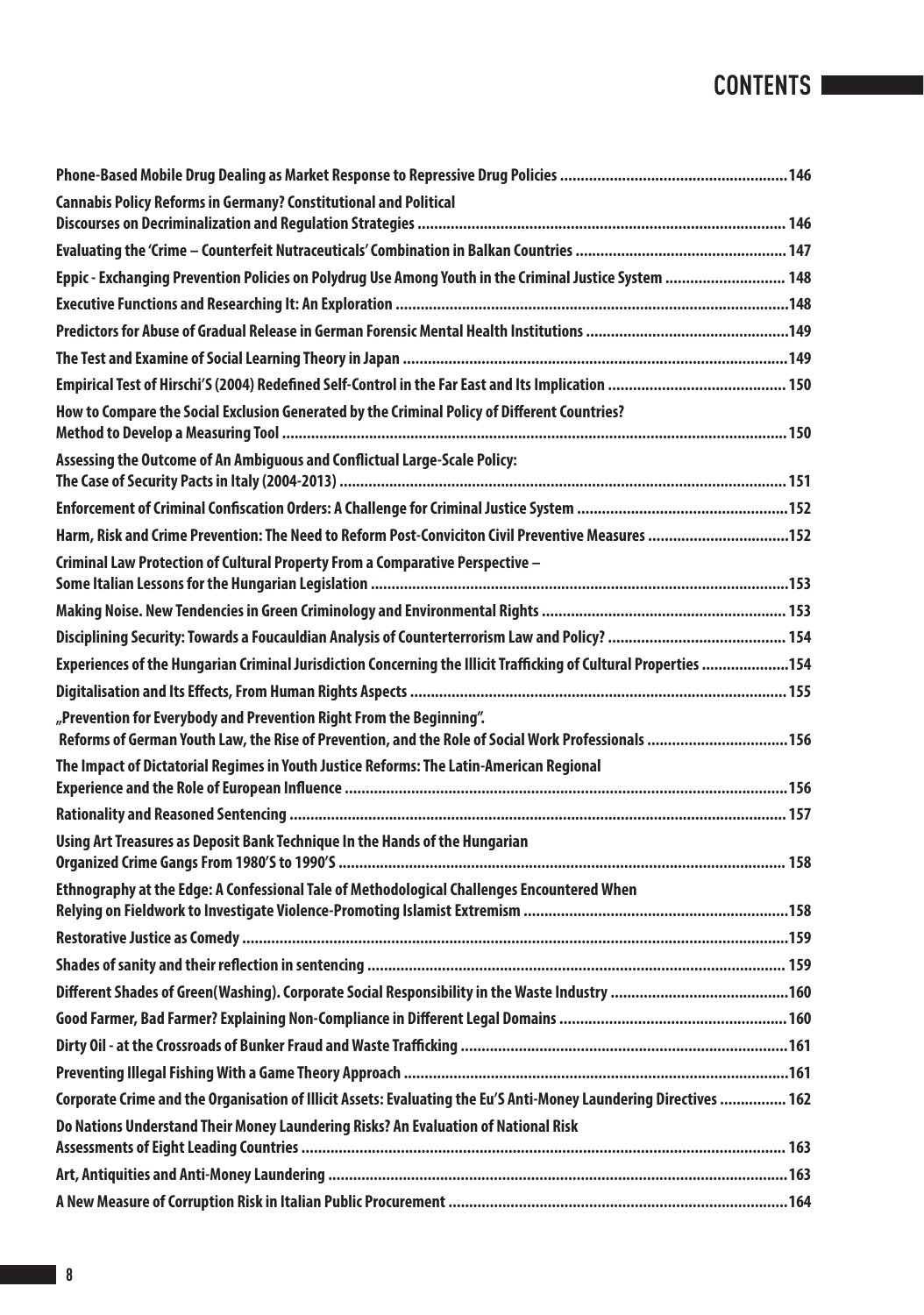| Theoretical and Empirical Approaches Concerning the Better Understanding of Corporate Crime in Hungary  165      |  |
|------------------------------------------------------------------------------------------------------------------|--|
| Demystifying the Corruption Paradox by Exploring Bribery 'at Home':                                              |  |
|                                                                                                                  |  |
|                                                                                                                  |  |
| Business Crime Survey: Crime and Its Harms Against Businesses and Employees in the Retail,                       |  |
|                                                                                                                  |  |
|                                                                                                                  |  |
| "All the World'S a Stage". Reframing the Paradigms of Mafia                                                      |  |
|                                                                                                                  |  |
|                                                                                                                  |  |
|                                                                                                                  |  |
|                                                                                                                  |  |
| Re-Thinking Organisational Crime in "Hierarchical Market Economies" in the Southern Contexts:                    |  |
|                                                                                                                  |  |
| Irregular Immigration Towards Italy. a Report Based on Interviews to Asylum                                      |  |
|                                                                                                                  |  |
|                                                                                                                  |  |
| Endoborders, Exoborders and Bureaucratic Controls in British, Danish and Swedish Asylum Systems  174             |  |
| Denmark'S Punitive Turn: Perceptions and Experiences Among Prisoners and Officers at Vestre Prison  174          |  |
| Refugee Roulette and Mcdonalization of Justice: Is Equal Justice Under Law for Asylum Seekers in Italy? 175      |  |
|                                                                                                                  |  |
|                                                                                                                  |  |
|                                                                                                                  |  |
|                                                                                                                  |  |
|                                                                                                                  |  |
|                                                                                                                  |  |
|                                                                                                                  |  |
| Rationalizing Policing of Mobility Between Non-Discrimination Nor ms and Immigration Panic  180                  |  |
| The Mediating Effect of Fear of Crime on Subjective Well-Being Among Asian Immigrants in South Korea 180         |  |
|                                                                                                                  |  |
|                                                                                                                  |  |
|                                                                                                                  |  |
|                                                                                                                  |  |
|                                                                                                                  |  |
| Sexual Rights and Stigma of Sex Workers in Italy: A Snapshot of Reality and                                      |  |
|                                                                                                                  |  |
|                                                                                                                  |  |
| Meta-Analysis on the Prevention of Sexual Abuse of MiNor s in the Catholic Church and in Other Institutions  185 |  |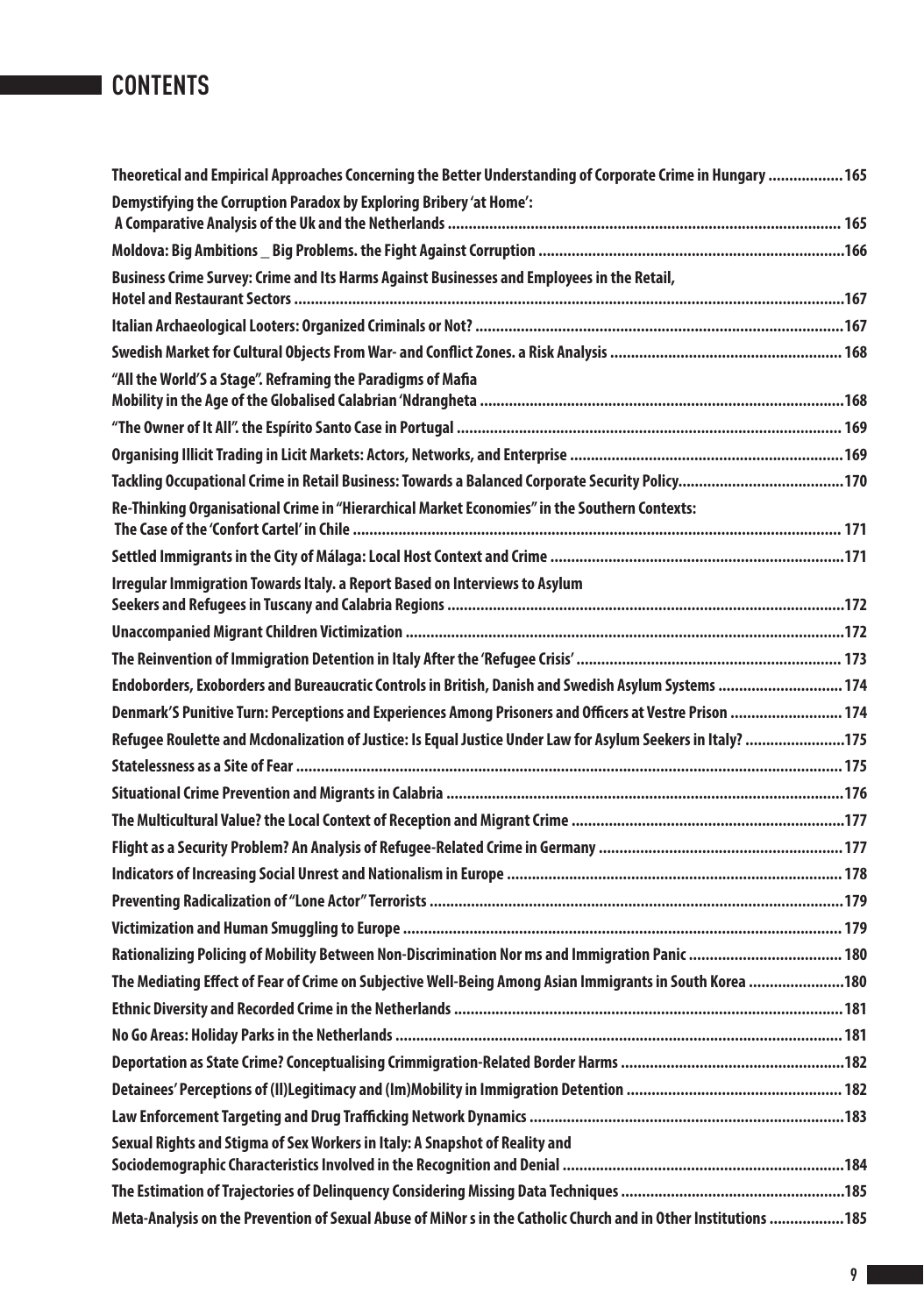| the Conditional Relevance of External and Internal Controls:                                         |  |
|------------------------------------------------------------------------------------------------------|--|
|                                                                                                      |  |
|                                                                                                      |  |
|                                                                                                      |  |
| <b>Environment and Trust in the Police. the Influence of Subjective</b>                              |  |
|                                                                                                      |  |
| Tackling Selection Bias in Sentencing Data Analysis: A New Approach                                  |  |
|                                                                                                      |  |
|                                                                                                      |  |
|                                                                                                      |  |
|                                                                                                      |  |
|                                                                                                      |  |
|                                                                                                      |  |
|                                                                                                      |  |
|                                                                                                      |  |
|                                                                                                      |  |
| Testing Agnew'S General Strain Theory Among Incarcerated Women in the Republic of Macedonia:         |  |
| Female Eastern European Prisoners in the Uk: Border Regimes,                                         |  |
| <b>Profit-Making Disguised as Rehabilitation:</b>                                                    |  |
| Violence Against Women in Japan: Main Results of "the Survey of Women'S Safety in Daily Life"  196   |  |
|                                                                                                      |  |
| Female Victims of Deadly Force: An Analysis of Washington Post Data of Police Shootings in 2017  197 |  |
| "Can'T Hack the Whack": Exploring Young Men'S Experiences of Time in Prison                          |  |
|                                                                                                      |  |
|                                                                                                      |  |
|                                                                                                      |  |
|                                                                                                      |  |
|                                                                                                      |  |
| "Victimization Survey Focused on the Experience of the Czech Population                              |  |
|                                                                                                      |  |
| Crimes Against Humanity and Impunity in Current Europe: Franco'S Dictatorship Under the Spotlite 202 |  |
|                                                                                                      |  |
|                                                                                                      |  |
|                                                                                                      |  |
|                                                                                                      |  |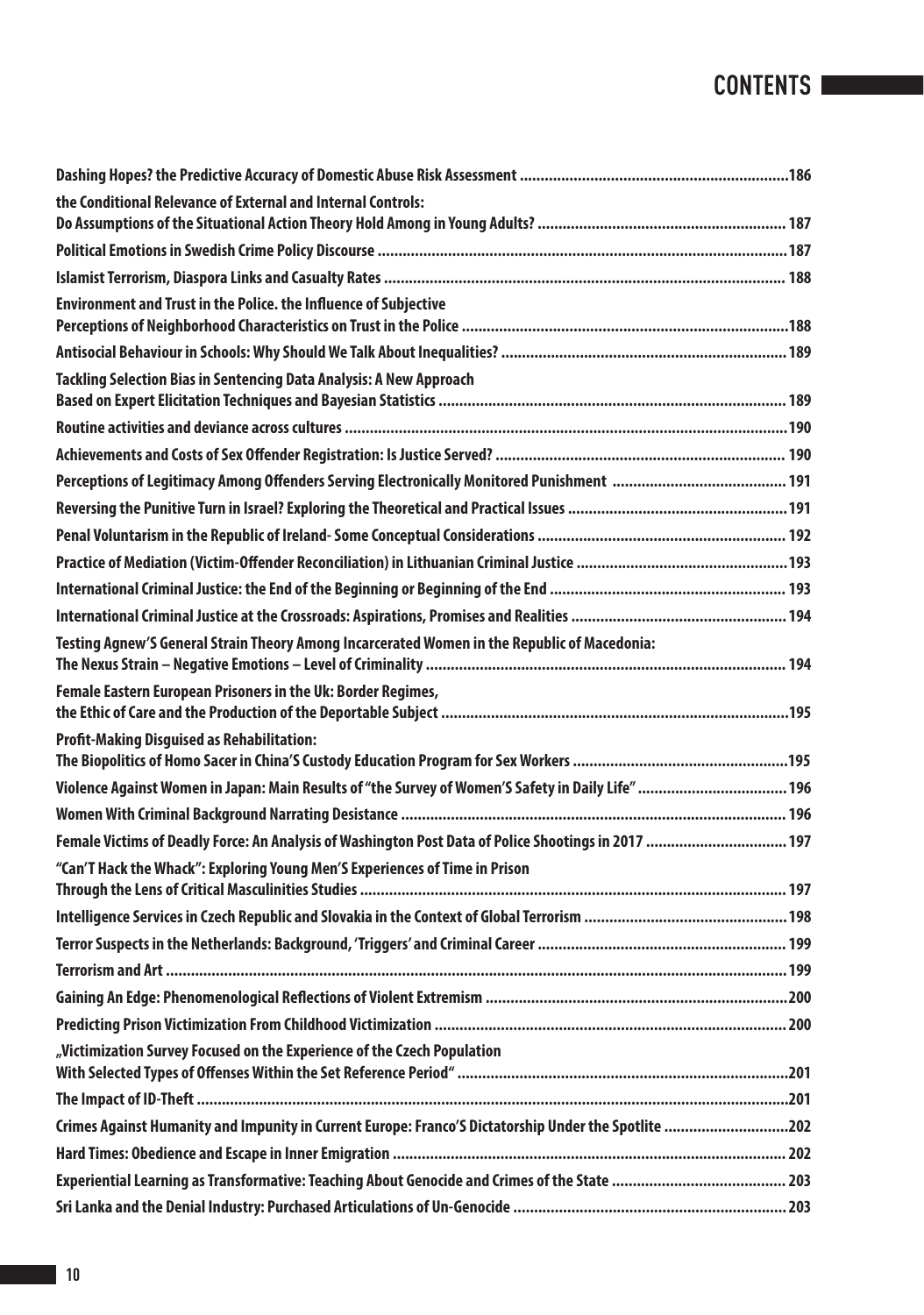| Racialised mercy: Reprieving black and minority ethnic prisoners in twentieth-century England and Wales 206              |  |
|--------------------------------------------------------------------------------------------------------------------------|--|
|                                                                                                                          |  |
| Police Practices and Power Relationships Between Police and Gangs in El Salvador, 2015-2018 207                          |  |
| Exploring the Lammy Review - Locating Racial Discrimination Among the Key                                                |  |
|                                                                                                                          |  |
| Parent-To-Child Physical Abuse and Youth Aggression: A Longitudinal Analysis of Mediating Pathways  209                  |  |
| The Correlation Between Delinguent Peers and Perpetration of Serious Physical Violence:                                  |  |
|                                                                                                                          |  |
|                                                                                                                          |  |
|                                                                                                                          |  |
|                                                                                                                          |  |
|                                                                                                                          |  |
|                                                                                                                          |  |
| Track My Life: Quasi-Experimental Observation on a Sample of Voluntary Wearers of An Electronic Tagging Device  214      |  |
|                                                                                                                          |  |
|                                                                                                                          |  |
|                                                                                                                          |  |
| Becoming a Victim in Russia: Results From the First Representative Russian Victimization Survey 216                      |  |
|                                                                                                                          |  |
|                                                                                                                          |  |
| 'Victimological Others': Persons With Intellectual Disabilities as Casualties of Ireland'S Victims' Rights Movement  217 |  |
| Who Is at Greatest Risk of Perceiving and Experiencing Incivility, and What Impact Do These Incidents Have?  218         |  |
|                                                                                                                          |  |
|                                                                                                                          |  |
| The Impact of Victimization and Feeling of Safety on Subjective Well-Being and Its Change in Time 219                    |  |
| Crimes Against the Elderly - Victimisation and Fear of Crime in the Elderly Population of Sweden 220                     |  |
|                                                                                                                          |  |
|                                                                                                                          |  |
| Sex Workers: Victims of Exclusion. Qualitative Study of Sex Workers' Victimisations in Vaud Canton (Switzerland)  222    |  |
| The Moral Maze: Unravelling Detective Decision Making in Undetected Allegations of Rape and Sexual Violence  223         |  |
|                                                                                                                          |  |
|                                                                                                                          |  |
| Does Law on the Books Really Matter or Paradoxical Sentencing Effects Under Three Polish Criminal Codes  224             |  |
| Rethinking the Comorbidities and Addiction Issues in the Rehabilitation of Offenders and Non-Offender Drug Users 225     |  |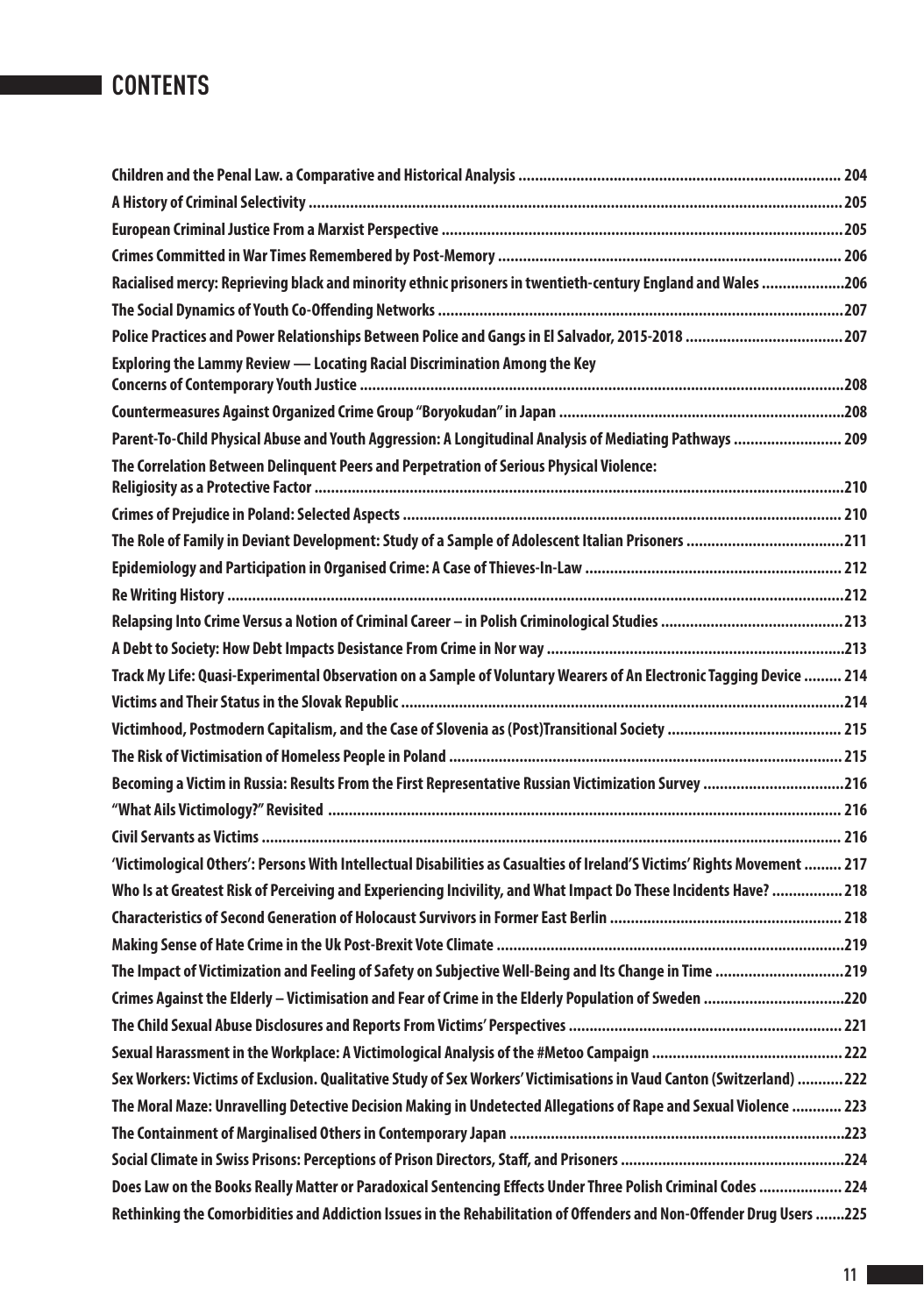| Crime Prevention Through Social Capital in Japan;                                                                 |  |
|-------------------------------------------------------------------------------------------------------------------|--|
|                                                                                                                   |  |
| Punishing White-Collar Offenders. Special Sensitivity Hypothesis and Comparative Perspective 227                  |  |
| The Effects of Forensic Mental Health Expertise on Judicial Decision-Making: A Systematic Review 227              |  |
|                                                                                                                   |  |
|                                                                                                                   |  |
|                                                                                                                   |  |
|                                                                                                                   |  |
|                                                                                                                   |  |
|                                                                                                                   |  |
|                                                                                                                   |  |
|                                                                                                                   |  |
|                                                                                                                   |  |
|                                                                                                                   |  |
|                                                                                                                   |  |
|                                                                                                                   |  |
|                                                                                                                   |  |
| Using Virtual Reality to Understand the Influence of Physical Guardianship on Burglar Decision-Making 235         |  |
|                                                                                                                   |  |
|                                                                                                                   |  |
|                                                                                                                   |  |
| Is Fear of Crime An Emotion or a Social Construction? Integrating Multi-Methods in the Field of Fear of Crime 238 |  |
| "We Rage Through the District, So That Nobody Feels Safe There Anymore." -                                        |  |
|                                                                                                                   |  |
|                                                                                                                   |  |
| Understanding the Ripple Effect of Terror Incidents on Londoners' Sense of Safety and Social Cohesion 240         |  |
|                                                                                                                   |  |
| Alcohol Use Among Arab Muslim Adolescents: A Mediation-Moderation Model of Family,                                |  |
|                                                                                                                   |  |
|                                                                                                                   |  |
|                                                                                                                   |  |
|                                                                                                                   |  |
| the Second 'Quiet Revolution': Data, Designation and the                                                          |  |
| Police-Citizen Dichotomy in Attitudes Toward Police Use of Force: The Role of Professional Socialization 244      |  |
|                                                                                                                   |  |
|                                                                                                                   |  |
|                                                                                                                   |  |
|                                                                                                                   |  |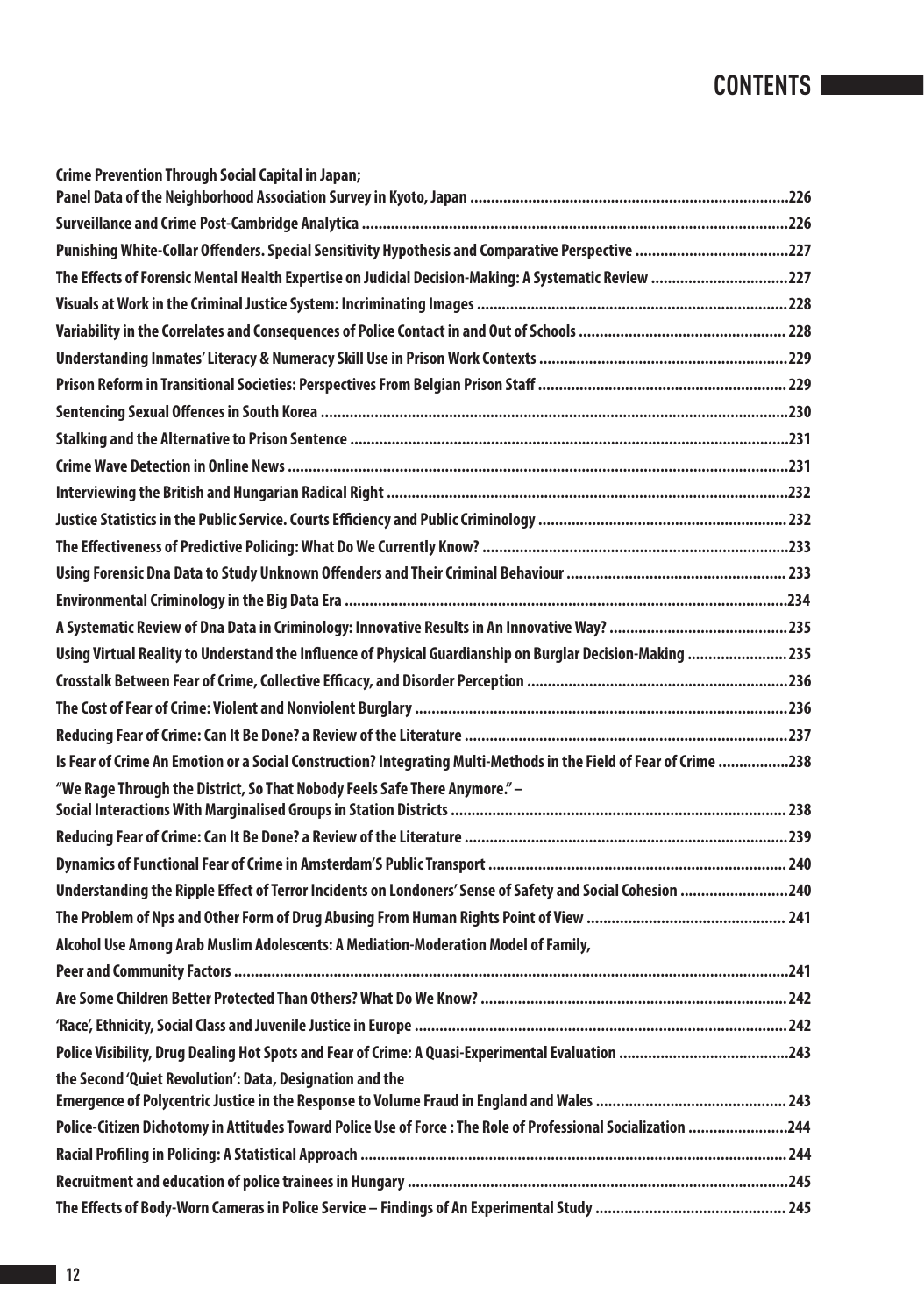| Investigations, Corpses and Technology - Is There a Case for the Protection of Deceased'S Privacy? 246             |  |
|--------------------------------------------------------------------------------------------------------------------|--|
|                                                                                                                    |  |
|                                                                                                                    |  |
|                                                                                                                    |  |
|                                                                                                                    |  |
|                                                                                                                    |  |
|                                                                                                                    |  |
|                                                                                                                    |  |
| Children at Risk in Bosnia and Herzegovina From Perspective of Control Theories in Criminology  251                |  |
| Investigating the Role of Collective Grievance in Young Men'S Engagement in Politically Motivated Violence 251     |  |
|                                                                                                                    |  |
|                                                                                                                    |  |
| How to Delegate the Power to Machine: Predictive Policing, Between Science, Administration and Law  253            |  |
|                                                                                                                    |  |
|                                                                                                                    |  |
|                                                                                                                    |  |
| "Social Security": A Longitudinal Analysis of Welfare Claimants' Involvement in Crime in the 1980S  255            |  |
|                                                                                                                    |  |
|                                                                                                                    |  |
|                                                                                                                    |  |
| Fake News, Hoaxes and Dissemination of False Information on the Internet - Criminal and Criminological Aspects 258 |  |
|                                                                                                                    |  |
|                                                                                                                    |  |
|                                                                                                                    |  |
| Exploring the Processes of Removing Child Sexual Abuse Material Online. the Case                                   |  |
|                                                                                                                    |  |
| Conflicts in Cyberspace. An Explorative and (N)Ethnographic Research                                               |  |
|                                                                                                                    |  |
|                                                                                                                    |  |
| Law Enforcement Cooperation and Cross-Border Crime Prevention Between Taiwan and China 263                         |  |
| Young People'S Satisfaction, Trust and Perceived Legitimacy Regarding Private Security Guards 263                  |  |
| Community Policing and Diverse Communities: Findings From the Unity Horizon 2020 Project 264                       |  |
| Violence Involving Private Security Officers as Victims and Offenders -                                            |  |
| Analysis of Levels, Trends and Individual-Level Correlates Using Police-Recorded Data From Finland  265            |  |
| Proposing a Theoretical Framework for the Criminal Investigation of Human Trafficking Crimes  265                  |  |
|                                                                                                                    |  |
|                                                                                                                    |  |
|                                                                                                                    |  |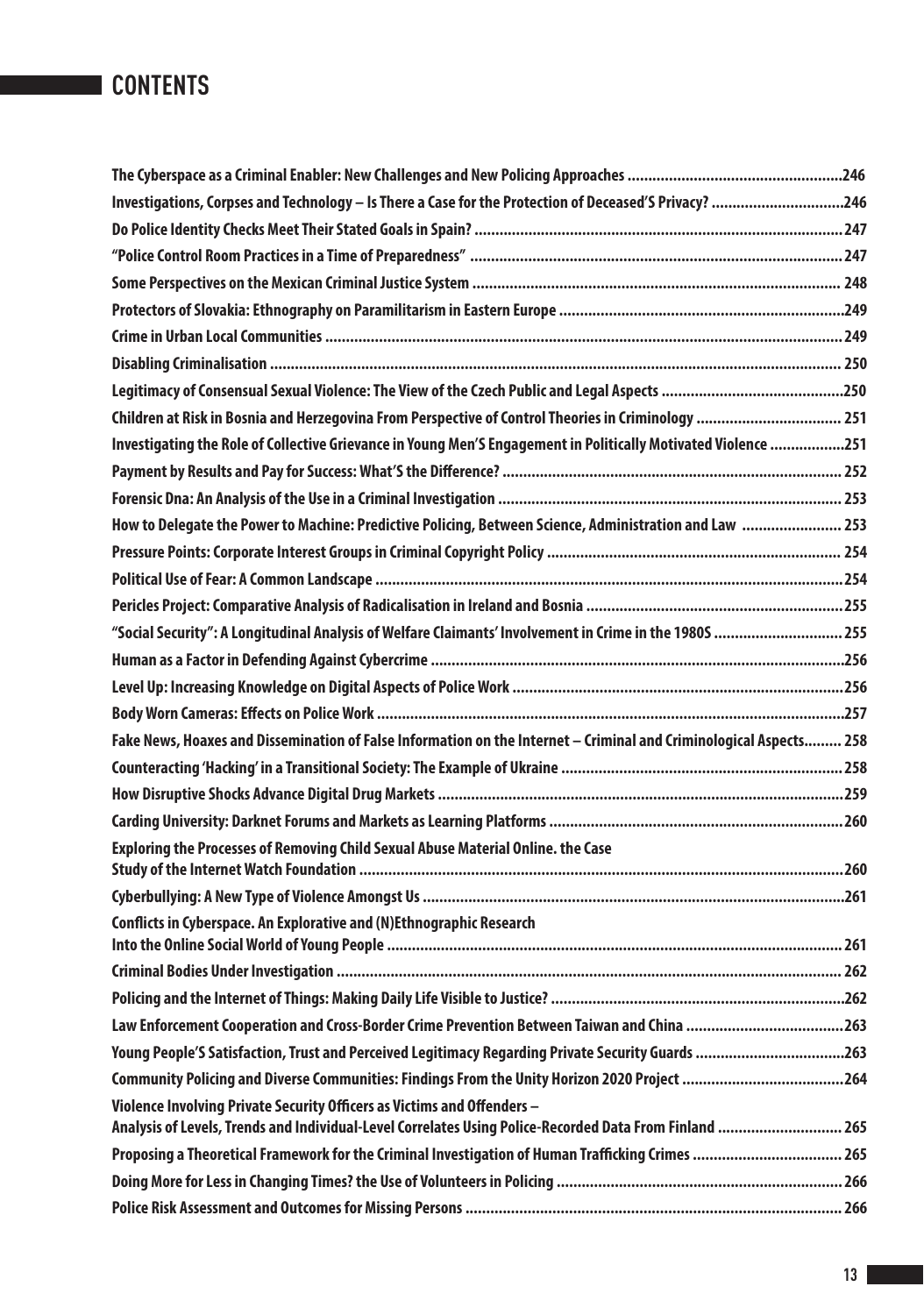| Fear and Legitimacy in Sao Paulo: Does Police Legitimacy Predict Compliance in Low Trust, High Fear Contexts? 267    |  |
|----------------------------------------------------------------------------------------------------------------------|--|
|                                                                                                                      |  |
|                                                                                                                      |  |
| A Swedish Experience on Planning Intervention for An Open-Air Drug Market: The "Navet" Project 269                   |  |
|                                                                                                                      |  |
|                                                                                                                      |  |
|                                                                                                                      |  |
| The Issue of Drugs in Public Security Policies in Brazil: A Look From the Preventive Criminology of E. Zaffaroni 271 |  |
|                                                                                                                      |  |
| Crimes Against Humans and Crimes Against Humanity: Analysis of Documents                                             |  |
|                                                                                                                      |  |
|                                                                                                                      |  |
|                                                                                                                      |  |
| A Positive Aspect and a Negative Aspect of Desistance: Through One Qualitative Study in Japan 275                    |  |
| 176 Inbracement of Risks. How to Make Sense of 'Resilience' for Safety and Security Management?  276                 |  |
| Riots, Cat Killers and Regulated Vices: Collective Anxiety and the                                                   |  |
|                                                                                                                      |  |
|                                                                                                                      |  |
|                                                                                                                      |  |
|                                                                                                                      |  |
|                                                                                                                      |  |
| Penal Sanctions Experiences and Perceived Effects: Bridging the Gap Between Judicial                                 |  |
|                                                                                                                      |  |
|                                                                                                                      |  |
| There Is No Sincerer Love Than the Love of Food' (George Bernard Shaw, 1903):                                        |  |
| Sex and Violence in Holiday Camp Prisons: Exploring Hyperreality, Fake News and the Prison Experience 281            |  |
|                                                                                                                      |  |
|                                                                                                                      |  |
|                                                                                                                      |  |
|                                                                                                                      |  |
|                                                                                                                      |  |
|                                                                                                                      |  |
|                                                                                                                      |  |
|                                                                                                                      |  |
|                                                                                                                      |  |
| "The Importance of Documenting Property Rights Amid Ongoing Conflict: Transitional Justice Lessons From Bosnia for   |  |
| Syria" Sponsored by the European Criminology Group on Atrocity Crimes and Transitional Justice (Ecactj) 287          |  |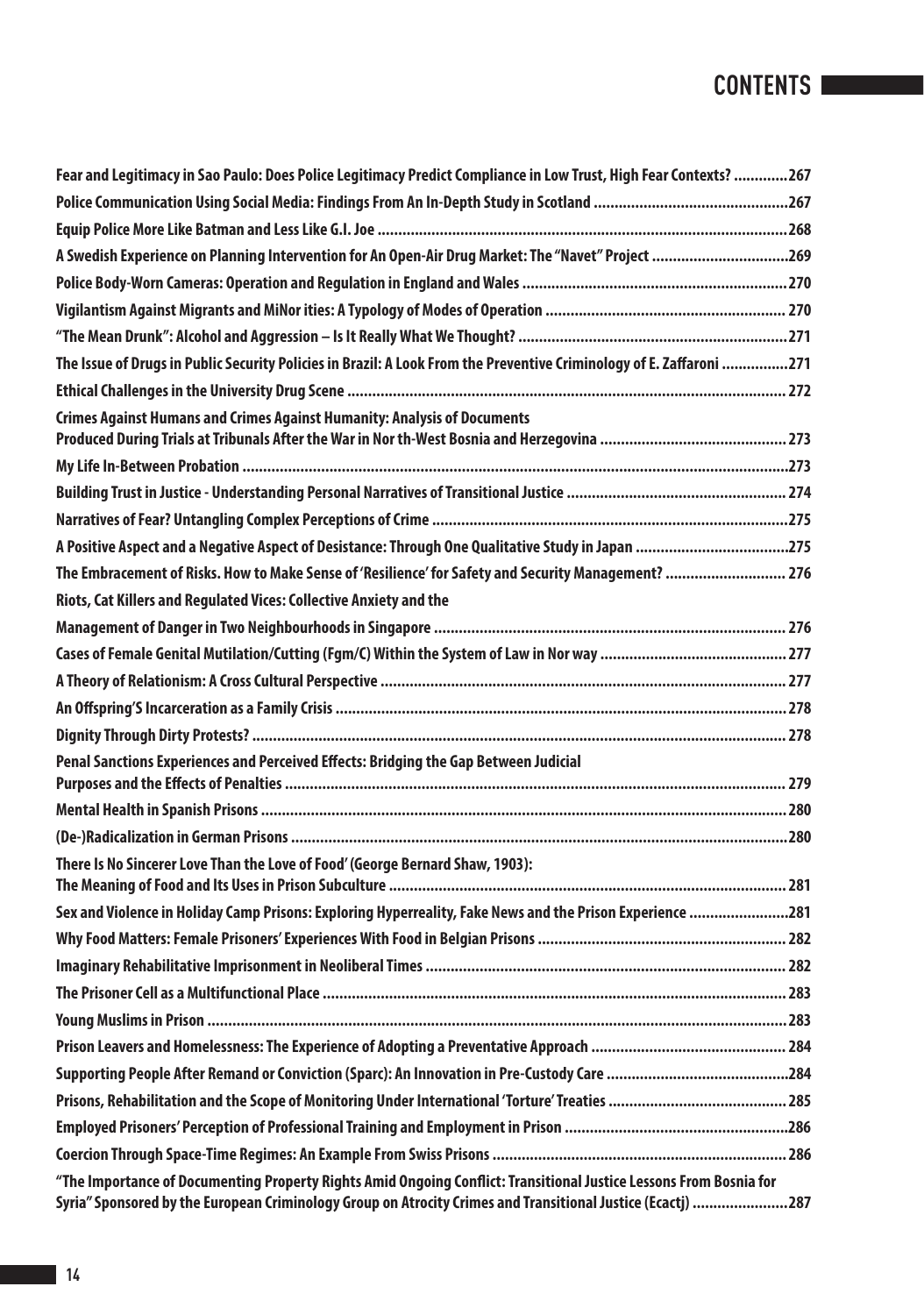| "In-Conflict-Justice": The Conflict in Afghanistan, Transitional Justice and the Use of Traditional Law 288       |  |
|-------------------------------------------------------------------------------------------------------------------|--|
| Divided Bridges: Peacebuilding Potentials and Limits of Religious Leaders, the Case of Bosnia and Herzegovina 288 |  |
|                                                                                                                   |  |
|                                                                                                                   |  |
|                                                                                                                   |  |
|                                                                                                                   |  |
| Restoring the Community: The Challenges of Using Restorative Justice in Divided Post-Conflict Communities 291     |  |
| Beyond the State - Towards a New Conceptualisation of Private and Public Relations in Investigations 292          |  |
| The Socialisation Effects of Corporate Culture - Comparison of China, Russia, India, and Germany 292              |  |
| Interactions of Law and Practice: The Influence of Legal Harmonisation on International                           |  |
|                                                                                                                   |  |
| Food Fraud in Italy: An Explorative Analysis of the Relationship Between Organised and Corporate Crime 293        |  |
| Organized Crime in the Production and Distribution of Falsified Medicines in Poland. Outline of the Problem. 294  |  |
|                                                                                                                   |  |
|                                                                                                                   |  |
| Outlaw Motorcycle Gang - Related Crime in Germany: Prohibition of Biker                                           |  |
| Too-Close-For-Comfort? a Social Network Analysis of Collusion in the Italian Public Procurement 296               |  |
|                                                                                                                   |  |
|                                                                                                                   |  |
| The Mobility Crime Triangle for Sexual Offenders and the Role of Individual and Environmental Factors 297         |  |
|                                                                                                                   |  |
|                                                                                                                   |  |
|                                                                                                                   |  |
|                                                                                                                   |  |
| How protective is custody for unaccompanied minors in Greece? Detention through the eyes of a child,              |  |
| Migrants Are Not the Problem, but Migration Remains a Challenge.                                                  |  |
|                                                                                                                   |  |
|                                                                                                                   |  |
| Australian Immigration Detention: Exploring Its Depth, Weight, Tightness and                                      |  |
| Perceived Threat and Punitiveness in Inter-Group Crime: The Role of Victim Ethnicity and Blaming Attribution  302 |  |
| Pomigra - Politically Motivated Crime in the Light of Current Migration                                           |  |
|                                                                                                                   |  |
|                                                                                                                   |  |
|                                                                                                                   |  |
|                                                                                                                   |  |
| Identification of and Reacting to the Facilitation of Unauthorised Residence in Poland -                          |  |
|                                                                                                                   |  |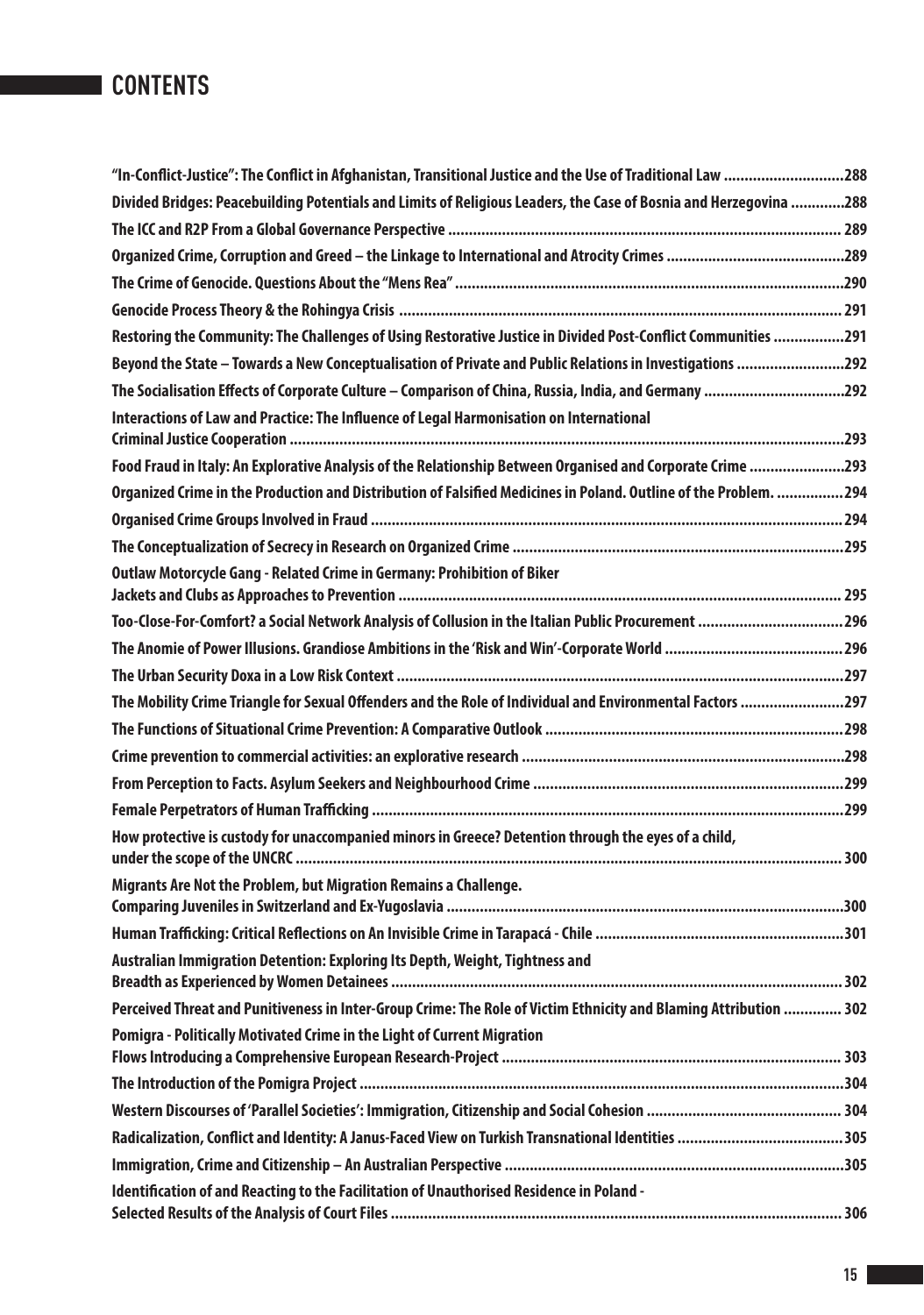| Types of Given Freedom and Their Effect on Motivation to Terror                                                                                                                              |  |
|----------------------------------------------------------------------------------------------------------------------------------------------------------------------------------------------|--|
|                                                                                                                                                                                              |  |
| The Multiple Ways to Reach "Shahadah" ?: Uncovering Different Trends in the Global Jihadist Mobilization Discourse 307                                                                       |  |
|                                                                                                                                                                                              |  |
| Current Drug Polices in Japan: Harsh Punishment, Diversion With Treatment or Harm Reduction  309                                                                                             |  |
| Defendants Acquitted of Sexual Offenses After Being Held in Pre-Trial Detention:                                                                                                             |  |
|                                                                                                                                                                                              |  |
|                                                                                                                                                                                              |  |
|                                                                                                                                                                                              |  |
|                                                                                                                                                                                              |  |
|                                                                                                                                                                                              |  |
|                                                                                                                                                                                              |  |
|                                                                                                                                                                                              |  |
|                                                                                                                                                                                              |  |
|                                                                                                                                                                                              |  |
| The Noce Project - Noi Al Centro. Bullying, Cyberbullying, School and Social Discomfort in a Tuscan School 315                                                                               |  |
| Men'S Descriptions of Intimate Partner Violence Perpetration and Treatment Experiences:<br>A Qualitative Study on Convicted and Self-Referred Perpetrators of Intimate Partner Violence  315 |  |
| Re-Considering Contemporary State Criminality: A Theoretical Framework of State                                                                                                              |  |
|                                                                                                                                                                                              |  |
|                                                                                                                                                                                              |  |
|                                                                                                                                                                                              |  |
|                                                                                                                                                                                              |  |
| Risk Factors for Youth Crime Victimization: Results From a National Sample of Korean                                                                                                         |  |
|                                                                                                                                                                                              |  |
| Deals, Disregard and Destitution: how our Criminal Justice Systems address Deviance and the Crimes we Ignore  319                                                                            |  |
| Violence and Justice Sensitivity - An Interdisciplinary Approach to Explain Violence as a Sanctioning Action  320                                                                            |  |
|                                                                                                                                                                                              |  |
|                                                                                                                                                                                              |  |
|                                                                                                                                                                                              |  |
|                                                                                                                                                                                              |  |
| 1 Just Wanted to Tell My Story': Examining Victim-Survivor Narratives of Sexual Violence in Digital Society 322                                                                              |  |
|                                                                                                                                                                                              |  |
|                                                                                                                                                                                              |  |
|                                                                                                                                                                                              |  |
|                                                                                                                                                                                              |  |
|                                                                                                                                                                                              |  |
| The Possibilities of Restorative Justice Within Transitional Justice for Wartime Sexual Violence:                                                                                            |  |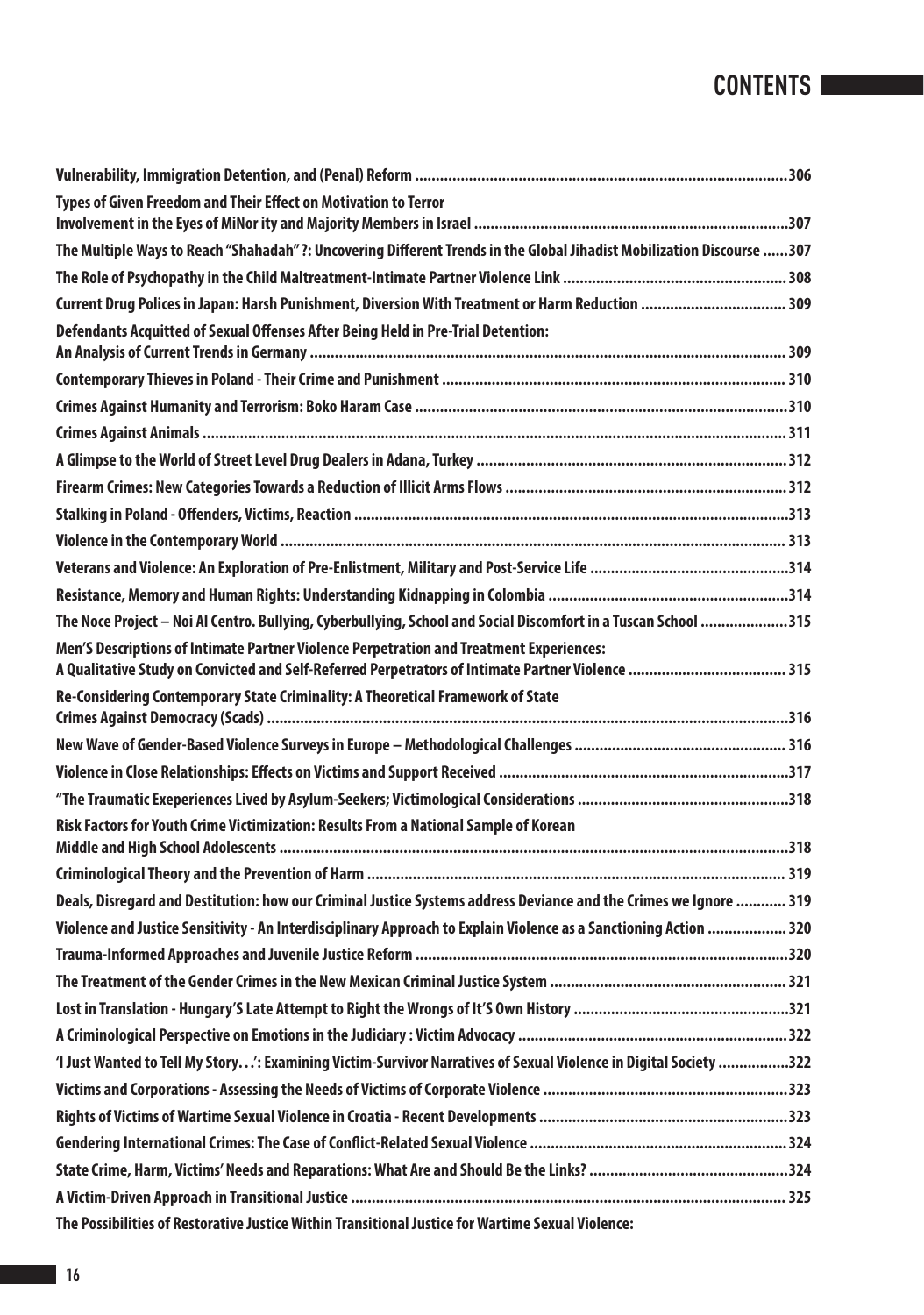| Guarantees of Non-Repetition as Form of Victim Reparations for Serious Human Rights Violations:                      |  |
|----------------------------------------------------------------------------------------------------------------------|--|
|                                                                                                                      |  |
| Male-On-Female Sexual Homicides in Sweden 1990 to 2013:                                                              |  |
|                                                                                                                      |  |
|                                                                                                                      |  |
|                                                                                                                      |  |
|                                                                                                                      |  |
|                                                                                                                      |  |
|                                                                                                                      |  |
|                                                                                                                      |  |
| Problems of Crimes Against Humanity and Tools for Development of Officer'S                                           |  |
|                                                                                                                      |  |
|                                                                                                                      |  |
| Exploring the Relationship Between the Type of Target, the Modus Operandi and the Outcomes of Terrorist              |  |
| Rape Victim and Perpetrator Blame as a Function of Alcohol Presence Among Substance Abuse Professionals  334         |  |
|                                                                                                                      |  |
|                                                                                                                      |  |
|                                                                                                                      |  |
| Improving Post-Prison Re/Integration Through Collaboration: A Methodological Explanation 337                         |  |
|                                                                                                                      |  |
| Hostile Politics: A Study Into the Relationship Between Punishment and Political Orientation 338                     |  |
|                                                                                                                      |  |
| Relevant Relationships and Issues for Long-Term Inmates - What Matters If Nothing Else Matters Anymore? 339          |  |
|                                                                                                                      |  |
|                                                                                                                      |  |
|                                                                                                                      |  |
|                                                                                                                      |  |
|                                                                                                                      |  |
|                                                                                                                      |  |
|                                                                                                                      |  |
| Democratization of Policing in Post-Conflict Societies - Lessons Learned From Serbia and Bosnia and Herzegovina  344 |  |
| Learning to Become a Police. Understanding Learning and Job                                                          |  |
|                                                                                                                      |  |
| Crime Control as a Public Health Issue? Changes in Community Safety Work,                                            |  |
|                                                                                                                      |  |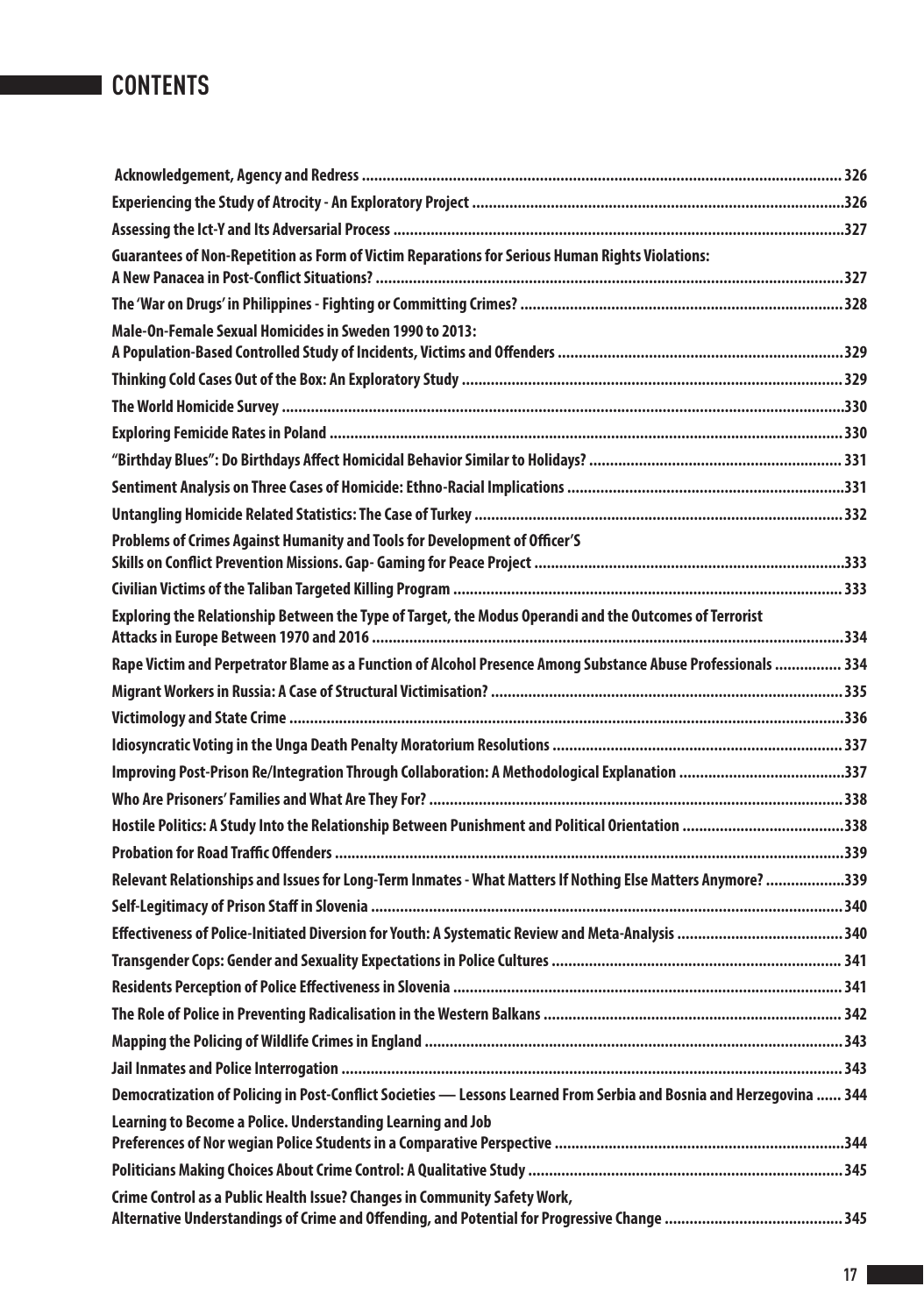| 'Asian Criminology' and 'Southern Criminology' as Political Projects to Challenge 'Scientific Criminology' …………………… 346                                                            |  |
|------------------------------------------------------------------------------------------------------------------------------------------------------------------------------------|--|
|                                                                                                                                                                                    |  |
|                                                                                                                                                                                    |  |
|                                                                                                                                                                                    |  |
|                                                                                                                                                                                    |  |
|                                                                                                                                                                                    |  |
|                                                                                                                                                                                    |  |
| Policing in Times of Global Criminal Selectivity. the Counter-Terrorist                                                                                                            |  |
| Law as a Platform for the Suppression of Native-Argentineans' Social Protest by the Gendarmerie 350                                                                                |  |
| A Dutch Field Study on the Relationship Between Questioning Techniques and Suspects' Statement 351                                                                                 |  |
|                                                                                                                                                                                    |  |
| "Doing the Right Thing": Identity Construction and Motivation of Border Police                                                                                                     |  |
|                                                                                                                                                                                    |  |
| Human Trafficking for the Purpose of Sexual Exploitation - the Unprovable Criminal Offense?! 353                                                                                   |  |
|                                                                                                                                                                                    |  |
| Healthcare Fraud Due to Submission of False Claims by Health Care Providers:<br>What Healthcare Fraud Looks Like and How the Healthcare Payment System Is Trying to Prevent It 354 |  |
|                                                                                                                                                                                    |  |
|                                                                                                                                                                                    |  |
|                                                                                                                                                                                    |  |
| The Prison, the Cell and the Terrorist. Phenomenological Reflections on Interviewing a Terrorist in a Prison Cell 356                                                              |  |
|                                                                                                                                                                                    |  |
|                                                                                                                                                                                    |  |
| Assessing the empirical relationship between associations with criminal peers and citizen                                                                                          |  |
|                                                                                                                                                                                    |  |
|                                                                                                                                                                                    |  |
|                                                                                                                                                                                    |  |
| 1 Asked My Wife Not to Bring the Kids for Visits Anymore' - 'Secondary Prisonisation' of Families in Hungary 361                                                                   |  |
|                                                                                                                                                                                    |  |
|                                                                                                                                                                                    |  |
| Icty Evidence on Detention Camps: The Krajina Region<br>(Sponsored by the European Criminology Group on Atrocity Crimes and Transitional Justice (Ecactj)) 363                     |  |
|                                                                                                                                                                                    |  |
| Does Judicial Reasoning in Judgments of the Icty Contribute to Deterrence,                                                                                                         |  |
|                                                                                                                                                                                    |  |
|                                                                                                                                                                                    |  |
|                                                                                                                                                                                    |  |
| Croatian War Crimes Sentencing Jurisprudence - Assessing Allegations of Ethnic Bias and Leniency 366                                                                               |  |
|                                                                                                                                                                                    |  |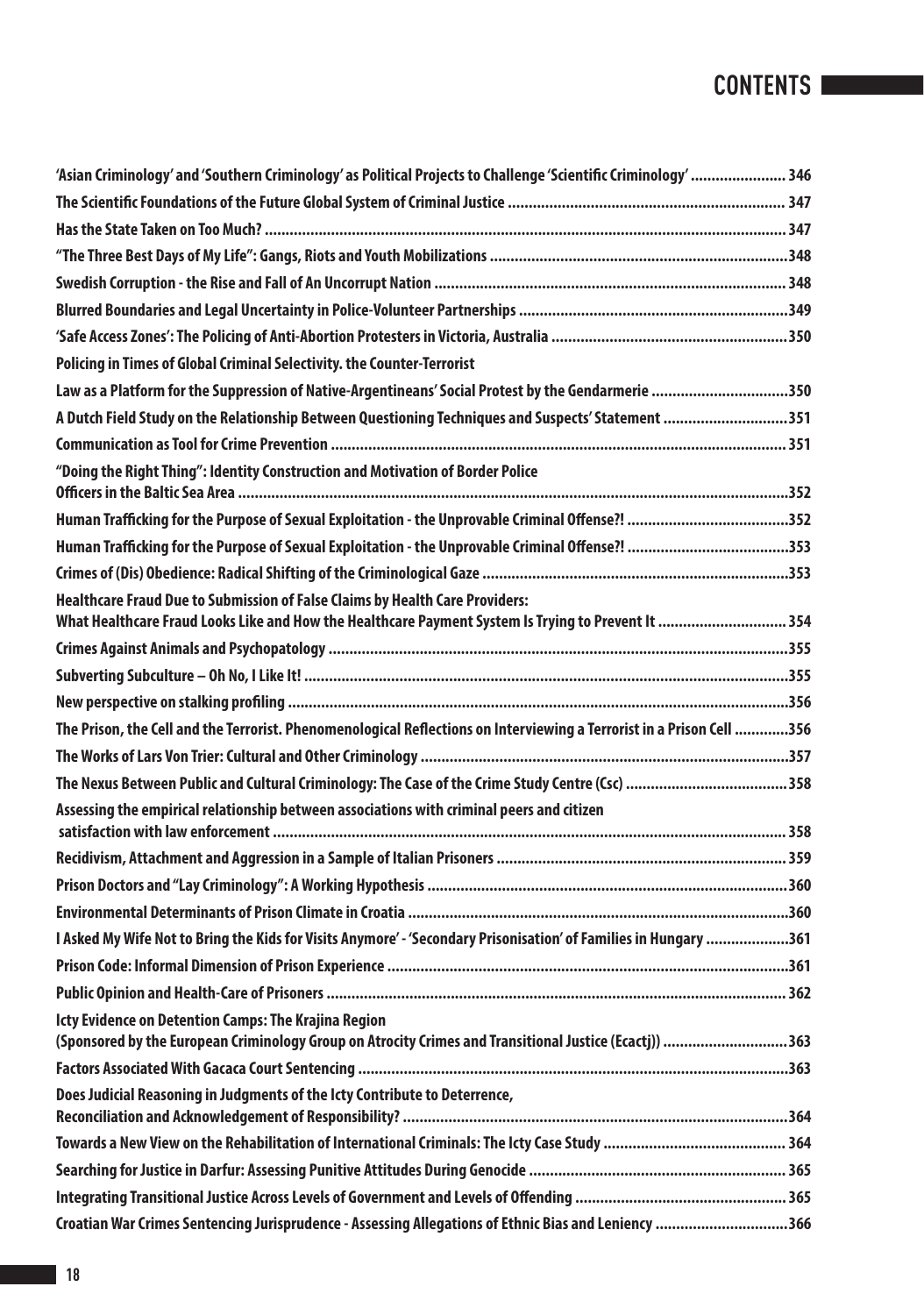| Using relevant case law to determine the crime of genocide under International Law,                                                                                                                                                        |  |
|--------------------------------------------------------------------------------------------------------------------------------------------------------------------------------------------------------------------------------------------|--|
|                                                                                                                                                                                                                                            |  |
|                                                                                                                                                                                                                                            |  |
| The Historical Development of the Housing Policy as Well as the Social and Demographical                                                                                                                                                   |  |
| "We Can'T Talk to the Tail Lights of the Patrol Car" - Crime, Risk and Resilience in the Countryside:                                                                                                                                      |  |
| The New Vagrancy Laws of England and Wales: The Neo-Liberal Governance of Homelessness in Public Space 369                                                                                                                                 |  |
| Structural and Cultural Forces Across Schools - a Working Paper on the Impact of School                                                                                                                                                    |  |
|                                                                                                                                                                                                                                            |  |
| Risky Places: Examining Spatial Risk Factors for Illegal Recreational                                                                                                                                                                      |  |
|                                                                                                                                                                                                                                            |  |
|                                                                                                                                                                                                                                            |  |
| An Explorative Analysis of the Risk Factors Influencing Illegal Waste Management: The Italian Case  371                                                                                                                                    |  |
|                                                                                                                                                                                                                                            |  |
|                                                                                                                                                                                                                                            |  |
| A Cross-National Exploration of Factors That Influence the Accuracy of Reporting of Cites Wildlife Trade Data 373                                                                                                                          |  |
| Drought or Flood (Climate Change) - Social-Ecological System Destabilization - Conflict Nexus in East Africa: Rainfall-<br>Induced Environmental Degradation, Food Insecurity, Migration and Violence Around and Near Mt. Kilimanjaro  374 |  |
|                                                                                                                                                                                                                                            |  |
|                                                                                                                                                                                                                                            |  |
| Discrimination and Violent Victimisation: A Cross-National Examination of Risk and Protective                                                                                                                                              |  |
| Deprivation, Personality Traits and Interethnic Friendships as Predictors of Right Wing Extremism -                                                                                                                                        |  |
| "Some Men Deeply Hate Women, and Express That Hatred Freely":                                                                                                                                                                              |  |
|                                                                                                                                                                                                                                            |  |
|                                                                                                                                                                                                                                            |  |
|                                                                                                                                                                                                                                            |  |
| White collars and dirty money: continuities and discontinuities in the political and social                                                                                                                                                |  |
|                                                                                                                                                                                                                                            |  |
|                                                                                                                                                                                                                                            |  |
|                                                                                                                                                                                                                                            |  |
|                                                                                                                                                                                                                                            |  |
| A Longitudinal Study of the Relationship Between the Decentralisation of Urban Poverty and Crime 382                                                                                                                                       |  |
| Stunda: Examining Experiences of Situational Fear of Crime Through                                                                                                                                                                         |  |
| Comparison of Near-Repeat, Machine Learning and Risk Terrain Modelling for Making Spatiotemporal                                                                                                                                           |  |
|                                                                                                                                                                                                                                            |  |
| The Scale, Nature and Spatio-Temporal Patterning of Mental Health-Related Incidents:                                                                                                                                                       |  |
|                                                                                                                                                                                                                                            |  |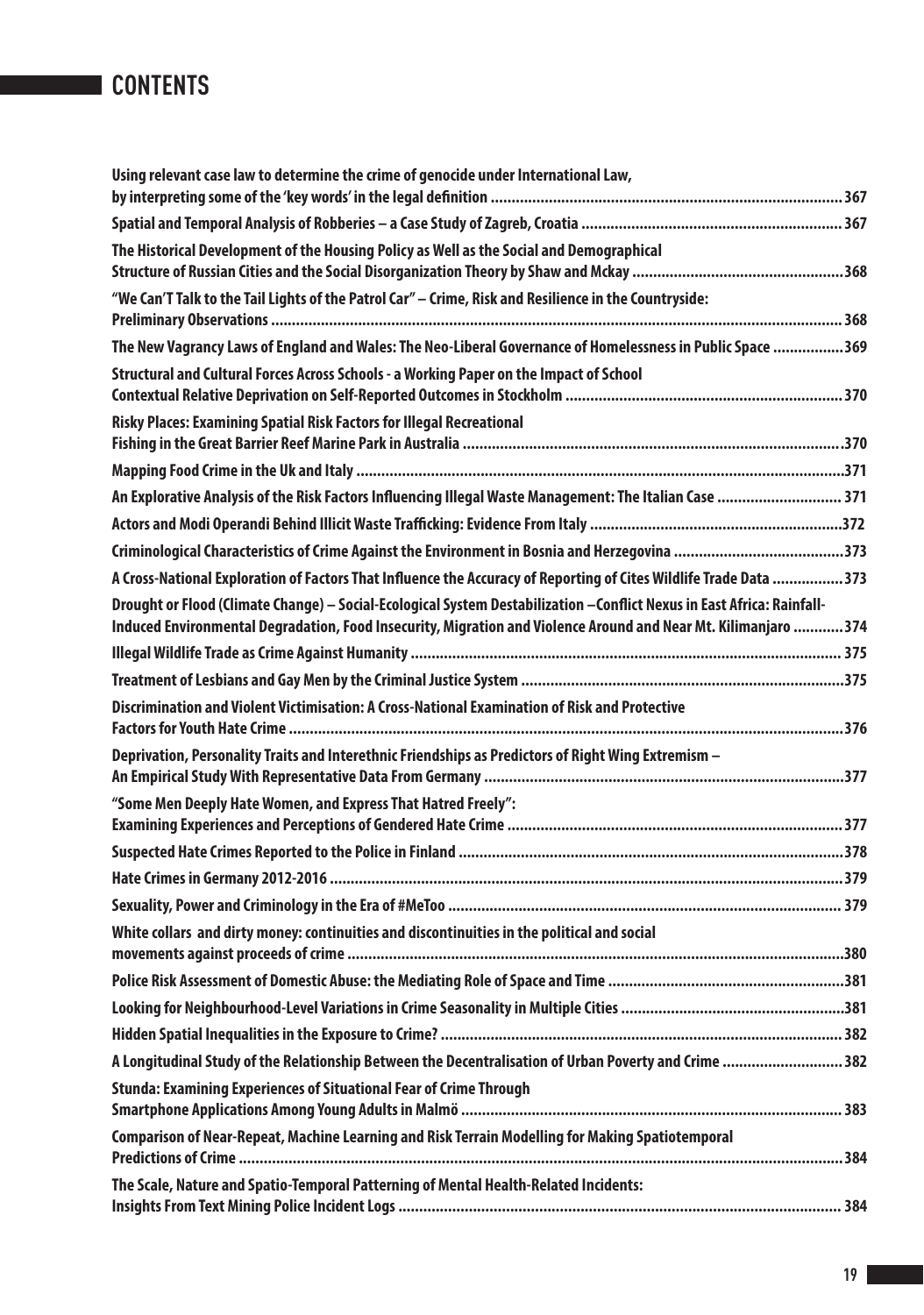| Do Different Types of Neighbourhood Generate Different Types of Offenders?                                          |  |
|---------------------------------------------------------------------------------------------------------------------|--|
|                                                                                                                     |  |
| Everyday Encounters With Difference in Urban Parks: Forging 'Openness to Othe rness' in Segmenting Cities  388      |  |
|                                                                                                                     |  |
| Towards a Small Area Estimation Approach in Criminology.                                                            |  |
|                                                                                                                     |  |
|                                                                                                                     |  |
|                                                                                                                     |  |
|                                                                                                                     |  |
|                                                                                                                     |  |
| Oversight Capture: the Performance of Accountability and Transparency in the                                        |  |
|                                                                                                                     |  |
|                                                                                                                     |  |
|                                                                                                                     |  |
|                                                                                                                     |  |
|                                                                                                                     |  |
| Experiences of the Hungarian Criminal Jurisdiction Concerning the Illicit Trafficking of Cultural Properties 399    |  |
| Criminal Law Protection of Cultural Property From a Comparative Perspective -                                       |  |
|                                                                                                                     |  |
| Using Art Treasures as Deposit Bank Technique in the Hands of the Hungarian                                         |  |
| Mafia Maffick, Metamorphosis and Moving Markets - Looking at England'S Mediatized Criminal Milieus 401              |  |
|                                                                                                                     |  |
|                                                                                                                     |  |
| Drugs and Luxury Late Bars: Cocaine and the Shifting Cultural Economy of a Post-Industrial City  402                |  |
|                                                                                                                     |  |
|                                                                                                                     |  |
|                                                                                                                     |  |
| Exploring the Role of Faith in Influencing What 'Justice' Means for Victims/Survivors of Gender-Based Violence  405 |  |
|                                                                                                                     |  |
|                                                                                                                     |  |
|                                                                                                                     |  |
|                                                                                                                     |  |
|                                                                                                                     |  |
|                                                                                                                     |  |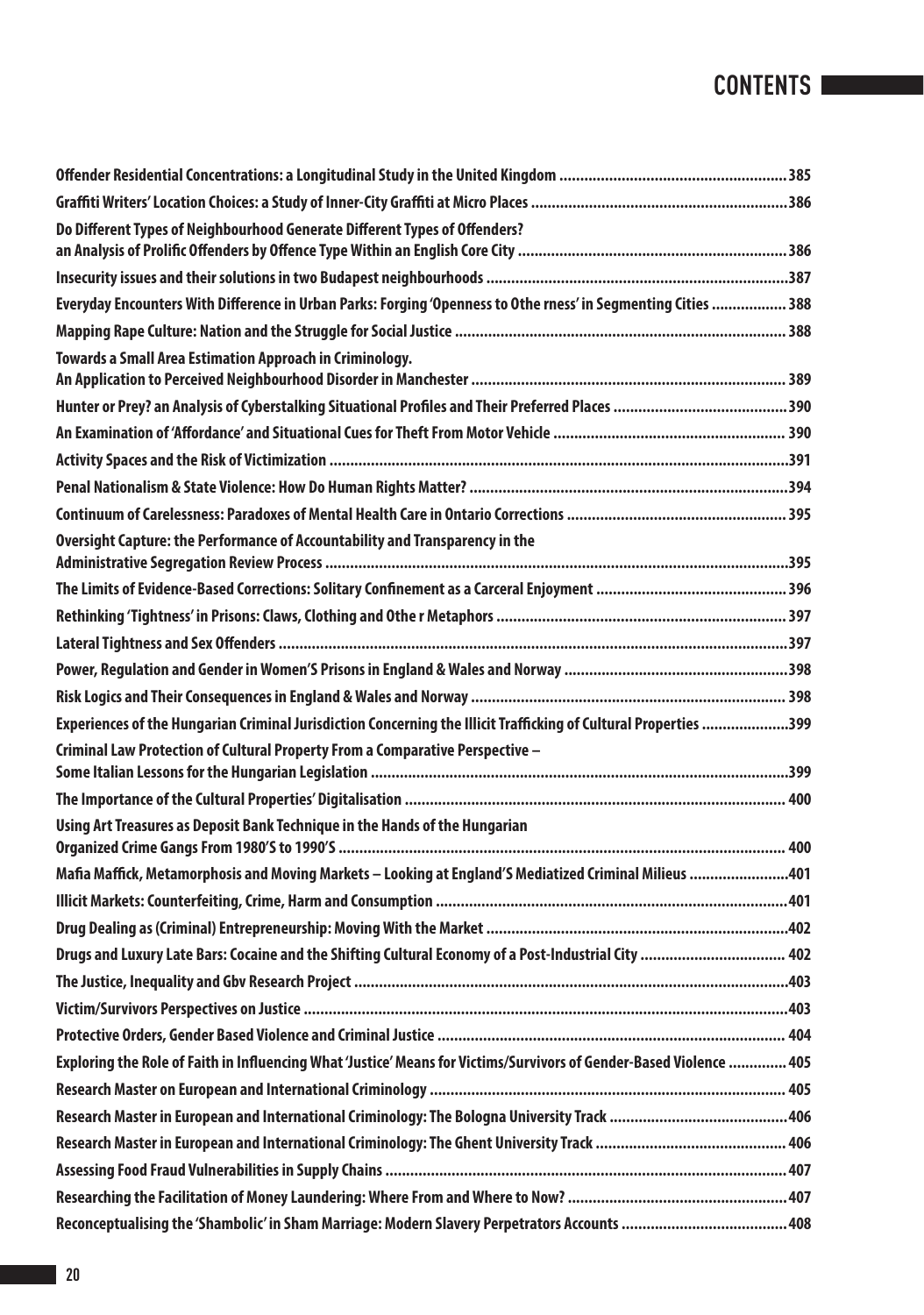| Organised Crime, Corruption and the Movement of People Across Borders in the Baltics:                           |  |
|-----------------------------------------------------------------------------------------------------------------|--|
|                                                                                                                 |  |
|                                                                                                                 |  |
|                                                                                                                 |  |
|                                                                                                                 |  |
|                                                                                                                 |  |
| Under Surveillance: an Ethnographic Exploration Into the Experience of Electronically Monitored Punishment  411 |  |
|                                                                                                                 |  |
|                                                                                                                 |  |
| Organised Crime in the Country in Transition and the Possible Impact of Obor - Czech Republic Case 413          |  |
|                                                                                                                 |  |
|                                                                                                                 |  |
| The negative attitudes toward corruption among business elites and public at large in                           |  |
|                                                                                                                 |  |
|                                                                                                                 |  |
|                                                                                                                 |  |
|                                                                                                                 |  |
| On Victims and Victimology - a New Book of the Balkan Criminology Network (Work in Progress) 417                |  |
|                                                                                                                 |  |
|                                                                                                                 |  |
|                                                                                                                 |  |
|                                                                                                                 |  |
|                                                                                                                 |  |
|                                                                                                                 |  |
|                                                                                                                 |  |
| Balkan Criminology: From an Idea to a Concept and Via a Research Group to Empirical Studies -                   |  |
|                                                                                                                 |  |
|                                                                                                                 |  |
|                                                                                                                 |  |
| Data Collection About Ipv in the European Sourcebook of Crime and Criminal Justice Statistics:                  |  |
|                                                                                                                 |  |
|                                                                                                                 |  |
|                                                                                                                 |  |
| Collecting Data on Crime and Criminal Justice for the European Sourcebook: Experience of Serbia 426             |  |
|                                                                                                                 |  |
| Southernizing Green Criminology: Human Dislocation, Environmental Injustice and Climate Apartheid 428           |  |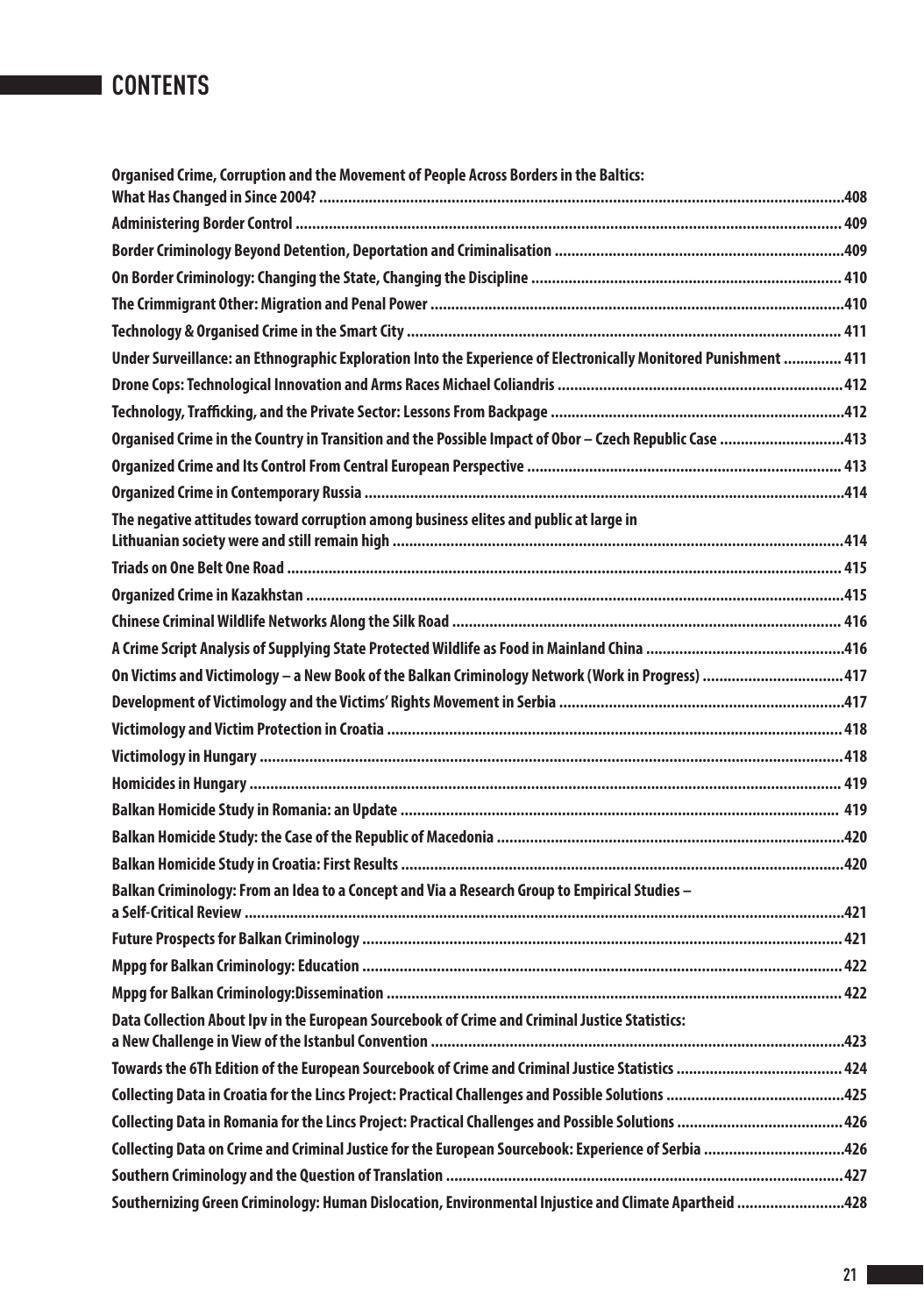| Understanding Labour Exploitation in Different Cultural Settings: the Experience of Ukraine, Lithuania and the UK  430 |  |
|------------------------------------------------------------------------------------------------------------------------|--|
|                                                                                                                        |  |
|                                                                                                                        |  |
| The Correlation Between Aggression Towards Animals and Aggression                                                      |  |
|                                                                                                                        |  |
|                                                                                                                        |  |
| Unravelling the Crime-Development Nexus: From Social Defence to Sustainable Development  433                           |  |
|                                                                                                                        |  |
|                                                                                                                        |  |
|                                                                                                                        |  |
| The Genesis, Development and Basic Information About Białystok School of Criminology (Bsc) in Poland  435              |  |
| A Decade of Cooperation Between Criminologists From Olsztyn and the Bialystok School of Criminology  436               |  |
| The Crime of Stalking - Picture of Perpetrator and Victim in the Research of Bialystok School of Criminology  436      |  |
| Juvenile Delinguency and Victimization: the Main Results of Isrd-3 Poland                                              |  |
|                                                                                                                        |  |
|                                                                                                                        |  |
|                                                                                                                        |  |
|                                                                                                                        |  |
|                                                                                                                        |  |
| What Happened to 'Thatcher'S Children'?: the Housing,                                                                  |  |
| The Usual Suspects? Sociodemographic Trends of Criminal Convictions in Sweden Over Five Decades 441                    |  |
| Making Things Worse? Caregiver Imprisonment and Its Impact on Child Health, Education and Well-Being in Uganda  441    |  |
|                                                                                                                        |  |
|                                                                                                                        |  |
|                                                                                                                        |  |
| Between Struggles and Discipline: Marx and Foucault on Penality and the Critique of Political Economy  443             |  |
|                                                                                                                        |  |
|                                                                                                                        |  |
| Inequality, Welfare and Punishment. Comparative Perspectives on Economy,                                               |  |
| Families as Potential Re-'Turning Points' in the Desistance Process: a Longitudinal Qualitative Study  445             |  |
| <b>Change and Stability in (Ex)Prisoners' Families Over Time:</b>                                                      |  |
| Towards an Understanding of Resilience in Families Who Have Experienced Paternal Imprisonment  446                     |  |
| A Comparison of the Experiences of Male and Female Prisoners' Partners:                                                |  |
|                                                                                                                        |  |
| Transience and Transition: Retaining Participants in the Families and Imprisonment Research Study.                     |  |
| Sexual prejudices and antigay/lesbian behaviors among law enforcement students and professionals:                      |  |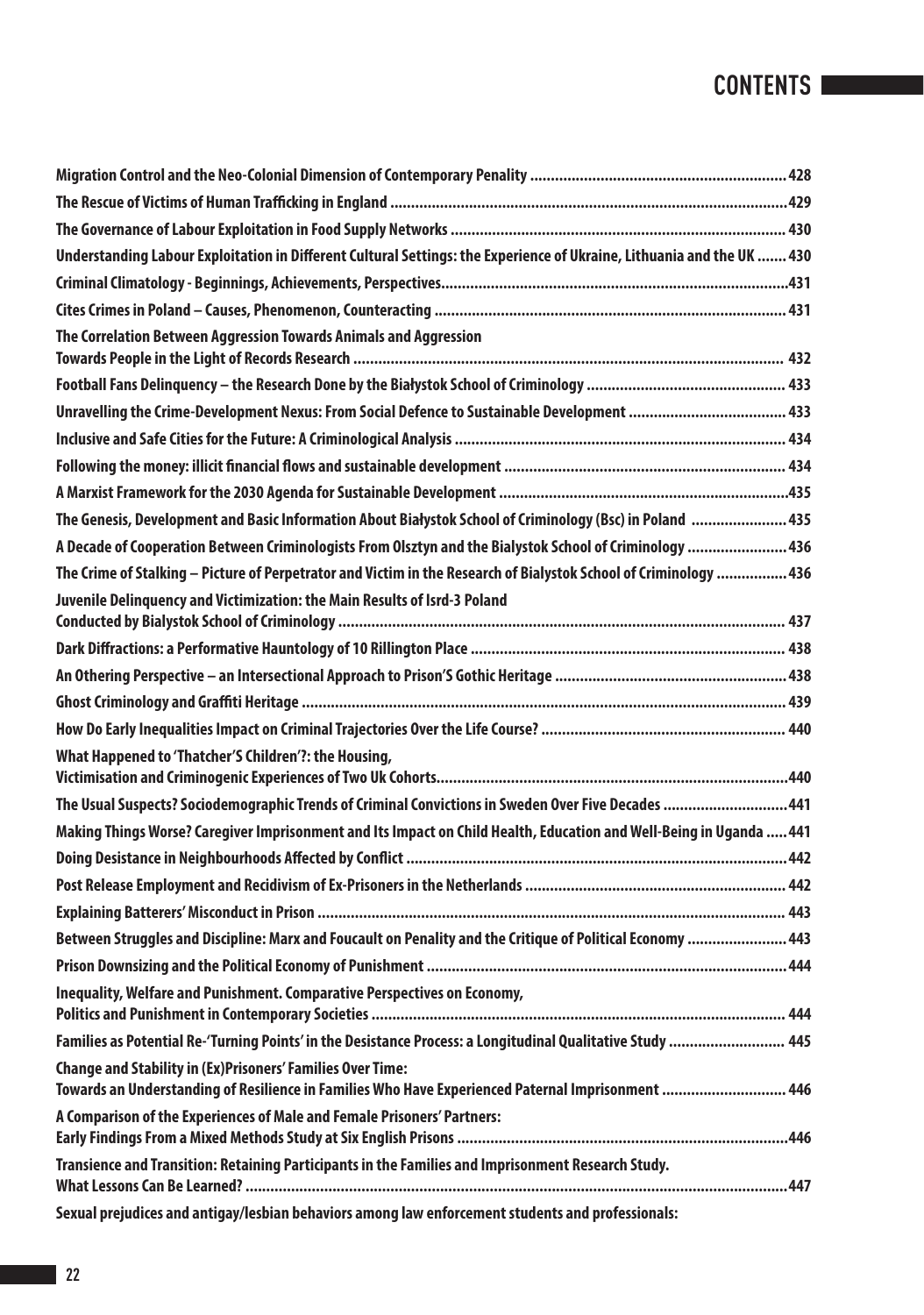| Adequate and Appropriate Reparations for Crimes Against Humanity:                                              |  |
|----------------------------------------------------------------------------------------------------------------|--|
| the Experiences of the International Criminal Court and Extraordinary Chambers in the Courts of Cambodia  452  |  |
|                                                                                                                |  |
|                                                                                                                |  |
| From civil disobedience to undermining? A reflection on governance through undermining in the Netherlands 454  |  |
|                                                                                                                |  |
|                                                                                                                |  |
|                                                                                                                |  |
|                                                                                                                |  |
|                                                                                                                |  |
|                                                                                                                |  |
|                                                                                                                |  |
|                                                                                                                |  |
|                                                                                                                |  |
|                                                                                                                |  |
| Dyadic and Network Learning in Online Drug Marketplaces: Commitment or Market Efficiency? 461                  |  |
|                                                                                                                |  |
|                                                                                                                |  |
|                                                                                                                |  |
| What Can Cryptomarket Research Tell Us About the About Illicit Trade: Implications Beyond the Digital? 463     |  |
| Exploring the Processes of Removing Child Sexual Abuse Material Online.                                        |  |
|                                                                                                                |  |
|                                                                                                                |  |
| Cybercrime: a Growing Threat for Businesses? the Results of Two Business Victimization Surveys in Belgium  466 |  |
|                                                                                                                |  |
|                                                                                                                |  |
|                                                                                                                |  |
| The Social-Psychological Processes Behind the Hacktivist'S Mind: Why and How They Became Hacktivists 468       |  |
| How Organized Is 'Organized Cybercrime':                                                                       |  |
|                                                                                                                |  |
| Pushing Sex Work to the Margins: the Sanitization of Red Light Districts in Amsterdam and London  470          |  |
|                                                                                                                |  |
|                                                                                                                |  |
| 'I'M Safe but I Still Worry I Don'T Tell Anyone':                                                              |  |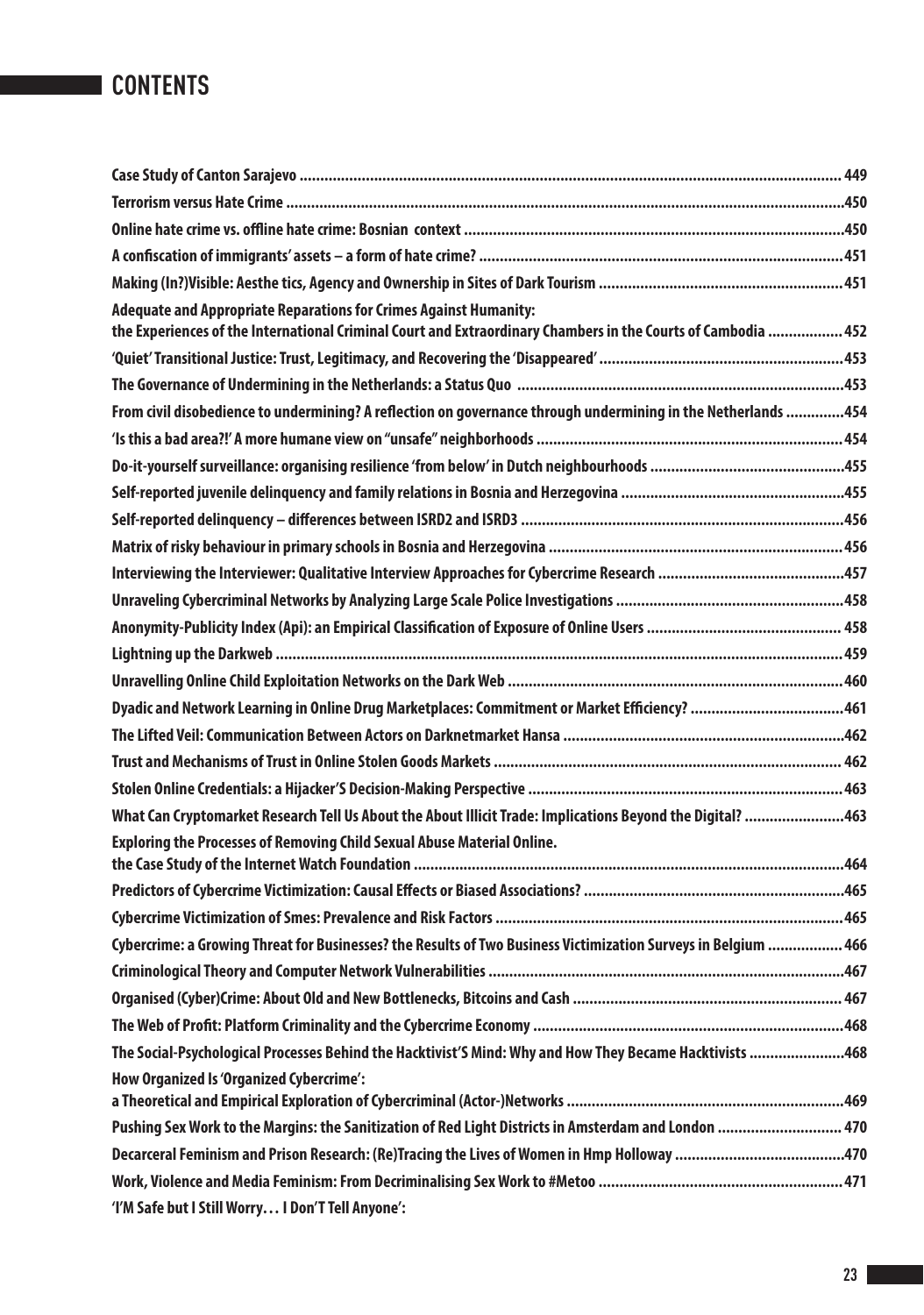| Internet and Trafficking in Human Beings: New Enablers and Motivators for Market Entry and Financing  472  |  |
|------------------------------------------------------------------------------------------------------------|--|
|                                                                                                            |  |
|                                                                                                            |  |
|                                                                                                            |  |
| 'Brief, Brittle and Brutal': Cjs Perceptions of Young People                                               |  |
|                                                                                                            |  |
|                                                                                                            |  |
|                                                                                                            |  |
|                                                                                                            |  |
|                                                                                                            |  |
|                                                                                                            |  |
|                                                                                                            |  |
|                                                                                                            |  |
|                                                                                                            |  |
|                                                                                                            |  |
|                                                                                                            |  |
| Iceland as a Microcosm of the Effects of Educational Reform on Police Students' Social Background 481      |  |
|                                                                                                            |  |
|                                                                                                            |  |
|                                                                                                            |  |
|                                                                                                            |  |
|                                                                                                            |  |
| How Would You Decide? Findings From a Population Survey About Punishment in France and Germany 484         |  |
|                                                                                                            |  |
| Instrument of Criminal Policy and Voice of the Concerned?                                                  |  |
|                                                                                                            |  |
|                                                                                                            |  |
|                                                                                                            |  |
| Meeting Expectations? an Examination of Mismatches in Police-Detainee Perceptions of Police Detention  487 |  |
| <b>Convergence and Divergence in Plural Policing:</b>                                                      |  |
|                                                                                                            |  |
|                                                                                                            |  |
|                                                                                                            |  |
| Internationalizing the Household? Reflections on Domestic (Sexual) Violence as an International Crime  490 |  |
|                                                                                                            |  |
|                                                                                                            |  |
|                                                                                                            |  |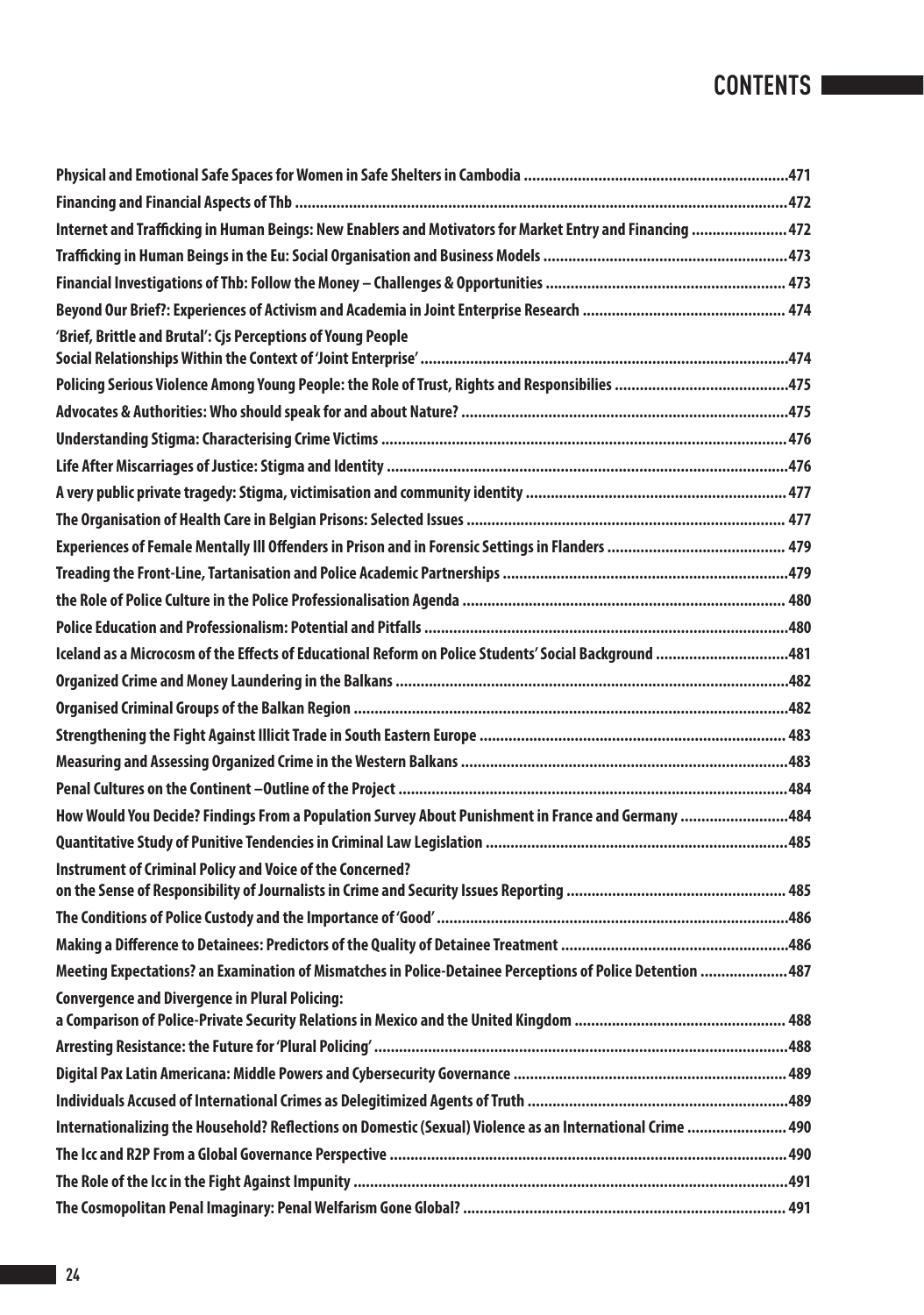| The Future of the International Criminal Court: on Critique, Legalism and Strengthening the Icc'S Legitimacy 492                                                                   |  |
|------------------------------------------------------------------------------------------------------------------------------------------------------------------------------------|--|
| Narrative Expressivism: a Criminological Approach to the Expressive Function of International Criminal Justice 493                                                                 |  |
|                                                                                                                                                                                    |  |
|                                                                                                                                                                                    |  |
|                                                                                                                                                                                    |  |
|                                                                                                                                                                                    |  |
|                                                                                                                                                                                    |  |
|                                                                                                                                                                                    |  |
| <b>Reputational Penalties for Corporate Human Rights Violations:</b>                                                                                                               |  |
| Socio-Economic Harm as Economic-State Crime: Analysis of an Empirical                                                                                                              |  |
| Book Review: Prosecuting Serious Economic Crimes as International Crimes: a New Mandate for the Icc  497                                                                           |  |
| Book Review: Prosecuting Serious Economic Crimes as International Crimes: a New Mandate for the Icc  497                                                                           |  |
| Book Review: Prosecuting Serious Economic Crimes as International Crimes: a New Mandate for the Icc  498                                                                           |  |
|                                                                                                                                                                                    |  |
|                                                                                                                                                                                    |  |
|                                                                                                                                                                                    |  |
| "Nerve" and the Victim-Offender Overlap:                                                                                                                                           |  |
| Patterns of Formal and Informal Support After Violent Victimization:<br>Differences Between Gang Member and Non-Gang Member Service and Support Networks in the United States  500 |  |
|                                                                                                                                                                                    |  |
|                                                                                                                                                                                    |  |
| Differentiating Sex Offenders: a Latent Class Analysis of the Criminal Careers of Sex and Non-Sex Offenders  502                                                                   |  |
|                                                                                                                                                                                    |  |
|                                                                                                                                                                                    |  |
| Entry Into Sexual Recidivism: Revisiting the Specific Propensity Underlying Sexual Recidivism 504                                                                                  |  |
|                                                                                                                                                                                    |  |
|                                                                                                                                                                                    |  |
|                                                                                                                                                                                    |  |
| <b>Understanding Transnational Organised Crime Groups as Social</b>                                                                                                                |  |
|                                                                                                                                                                                    |  |
|                                                                                                                                                                                    |  |
| Do Young People Have More Negative Perceptions of the Police Than Adults?                                                                                                          |  |
| Troubled' Youth: Criminalisation and the 'Disgust' Agenda …………………………………………………………………………………508                                                                                       |  |
|                                                                                                                                                                                    |  |
| From Stigmatization and Conflict to Social Participation: Opportunities and Challenges for Portuguese Youth 509                                                                    |  |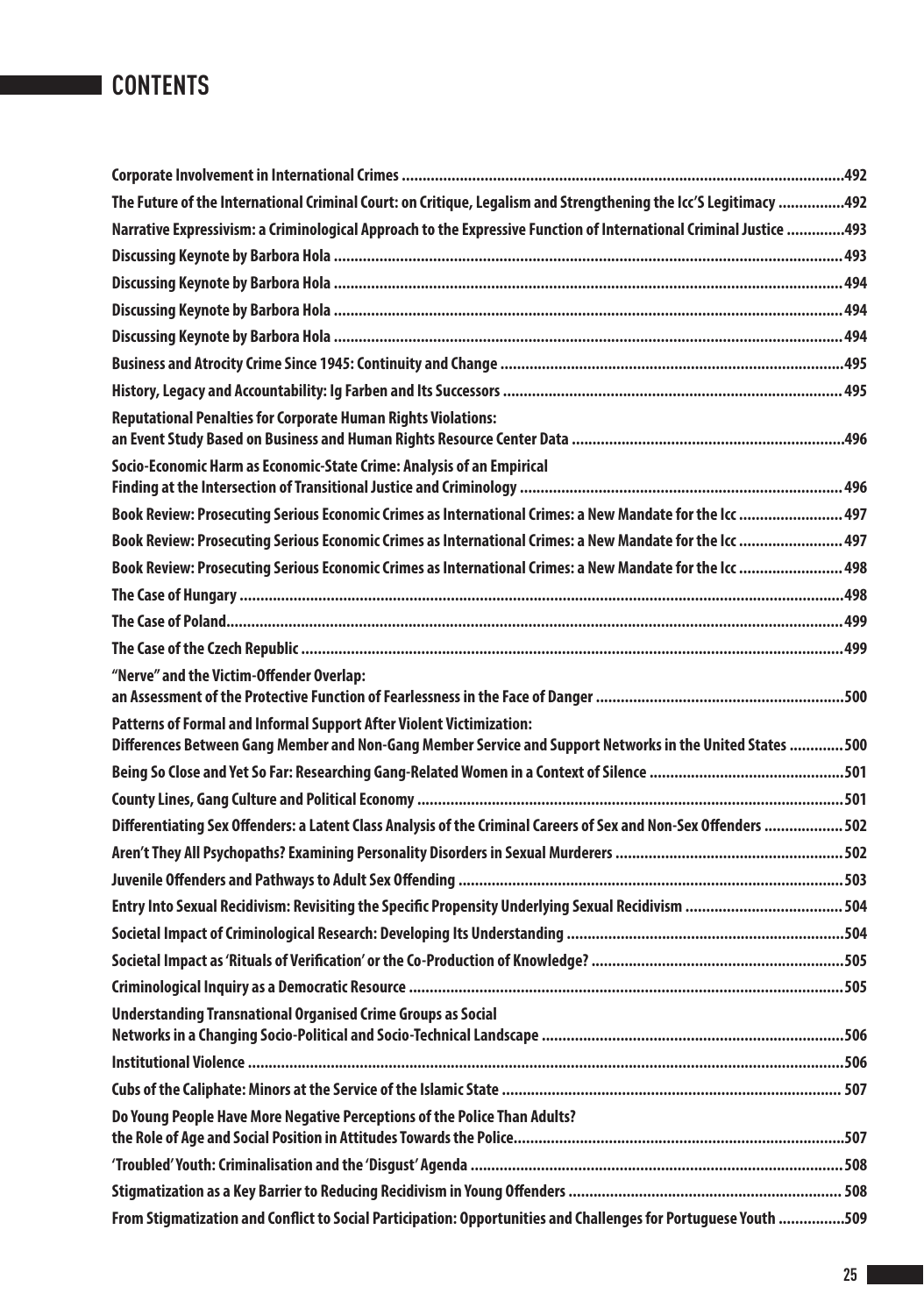| Towards an Ethical Response to 'Wicked' Problems: Theory and Method in Contemporary Criminology  512                                                                                                                    |  |
|-------------------------------------------------------------------------------------------------------------------------------------------------------------------------------------------------------------------------|--|
|                                                                                                                                                                                                                         |  |
| Crimes Against Humanity and Organizational Policy at the International Criminal Court:                                                                                                                                  |  |
| Pragmatism Over Principles: the International Criminal Court and a Human                                                                                                                                                |  |
| Extending Criminal Liability Throughout the Phases of the Radicalization Process: Building Bridges Between the<br>Knowledge of Criminological Sciences and the Counterterrorism Legislation Within the Criminal Law 514 |  |
|                                                                                                                                                                                                                         |  |
|                                                                                                                                                                                                                         |  |
|                                                                                                                                                                                                                         |  |
|                                                                                                                                                                                                                         |  |
|                                                                                                                                                                                                                         |  |
|                                                                                                                                                                                                                         |  |
| Macro-Level Explanations of Country Differences. the (Very) Small N Problems and Benefits:                                                                                                                              |  |
|                                                                                                                                                                                                                         |  |
|                                                                                                                                                                                                                         |  |
|                                                                                                                                                                                                                         |  |
| Radicalisation Within the Digital Age - Results From a School Survey Regarding Extremist Attitudes 520                                                                                                                  |  |
|                                                                                                                                                                                                                         |  |
|                                                                                                                                                                                                                         |  |
| Same Same, but Different: Extremist Ideologies Online.                                                                                                                                                                  |  |
|                                                                                                                                                                                                                         |  |
|                                                                                                                                                                                                                         |  |
|                                                                                                                                                                                                                         |  |
|                                                                                                                                                                                                                         |  |
|                                                                                                                                                                                                                         |  |
|                                                                                                                                                                                                                         |  |
| Expectations of Reentry: the Role of Family Support and Prison Coercion During Imprisonment 527                                                                                                                         |  |
| The Changing Nature of Carceral Spaces in Northern Ireland: Organisational Change and Social Capital  528                                                                                                               |  |
| University Studying and Cultural Paths in Prison Contexts: a Way to Promote P<br>ersonal Change and Social Reentry? the Case of the University Penitentiary Pole in Bologna - Italy 528                                 |  |
| Health-Related Correlates of Re-Incarceration Among Former Prisoners in Australia and the Netherlands:                                                                                                                  |  |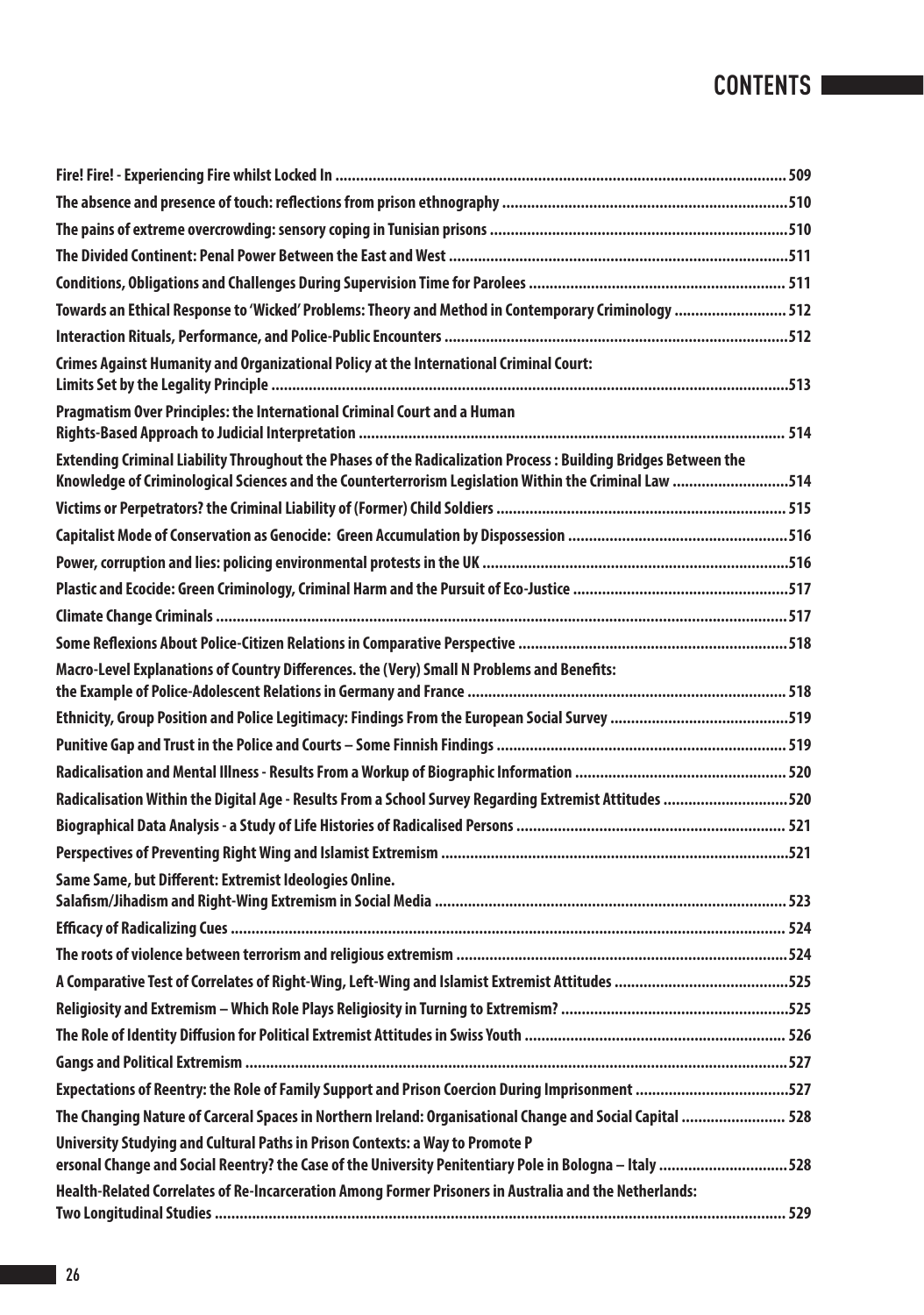| Running an International Journal, or How to Ensure Independent Research and Development  530                                                                                                      |  |
|---------------------------------------------------------------------------------------------------------------------------------------------------------------------------------------------------|--|
|                                                                                                                                                                                                   |  |
|                                                                                                                                                                                                   |  |
| Religion and Attitudes Toward State Organizations: the Case of Schools. a Comparison Across Five Countries  532                                                                                   |  |
| Teenagers' Perceptions of Legitimacy and Preparedness to Break the Law:                                                                                                                           |  |
| Cross-Cultural Comparability and Measurement Invariance of the 9-Item Self-Control Scale From Isrd3 533                                                                                           |  |
|                                                                                                                                                                                                   |  |
| Low-Self Control and Opportunity Among a Cross-National Sample of 12-16-Year-Old Adolescents:                                                                                                     |  |
| Is Self-Control Universal or Culture Specific? Lessons From Isrd3 in Switzerland and Ex-Yugoslavia 535                                                                                            |  |
| Drinking Alcohol and Taking Cannabis in Serbia, Switzerland and Ukraine - Testing Main<br>Criminological the ories: Results of the Third International Self-Report Delinquency Study (Isrd3)  536 |  |
| Are Impulsive Adolescents Differentially Vulnerable to Normative or Situational Peer Influences ?                                                                                                 |  |
| Parental Presence and Youth Victimization in Italy: International Self-Report Delinquency Study (Isrd3) Results  537                                                                              |  |
| Is Male Gender Still a Risk Factor for Juvenile Delinquency? Results From the Isrd Study in 26 Countries 538                                                                                      |  |
|                                                                                                                                                                                                   |  |
| <b>Putting Community Views in Its Place: an Empirical Study About</b>                                                                                                                             |  |
| The Challenge of Adapting the Spanish Criminal Statistics for International Comparisons of Recorded Crime  540                                                                                    |  |
|                                                                                                                                                                                                   |  |
| The Path to (Cyber)-Jihad: an Analysis of the Phases of the Radicalization Process,                                                                                                               |  |
|                                                                                                                                                                                                   |  |
| The Changing Incidence and Prevalence of Cyberbullying: Evidence From the Us National Crime                                                                                                       |  |
|                                                                                                                                                                                                   |  |
|                                                                                                                                                                                                   |  |
|                                                                                                                                                                                                   |  |
|                                                                                                                                                                                                   |  |
|                                                                                                                                                                                                   |  |
|                                                                                                                                                                                                   |  |
|                                                                                                                                                                                                   |  |
|                                                                                                                                                                                                   |  |
|                                                                                                                                                                                                   |  |
| Categorizing Victims of Violence in Denmark. Institutional Understandings and Victims' Experiences 548                                                                                            |  |
|                                                                                                                                                                                                   |  |
|                                                                                                                                                                                                   |  |
| Empowered or Protected? the Discursive Framing of the Victim in Danish and Norwegian                                                                                                              |  |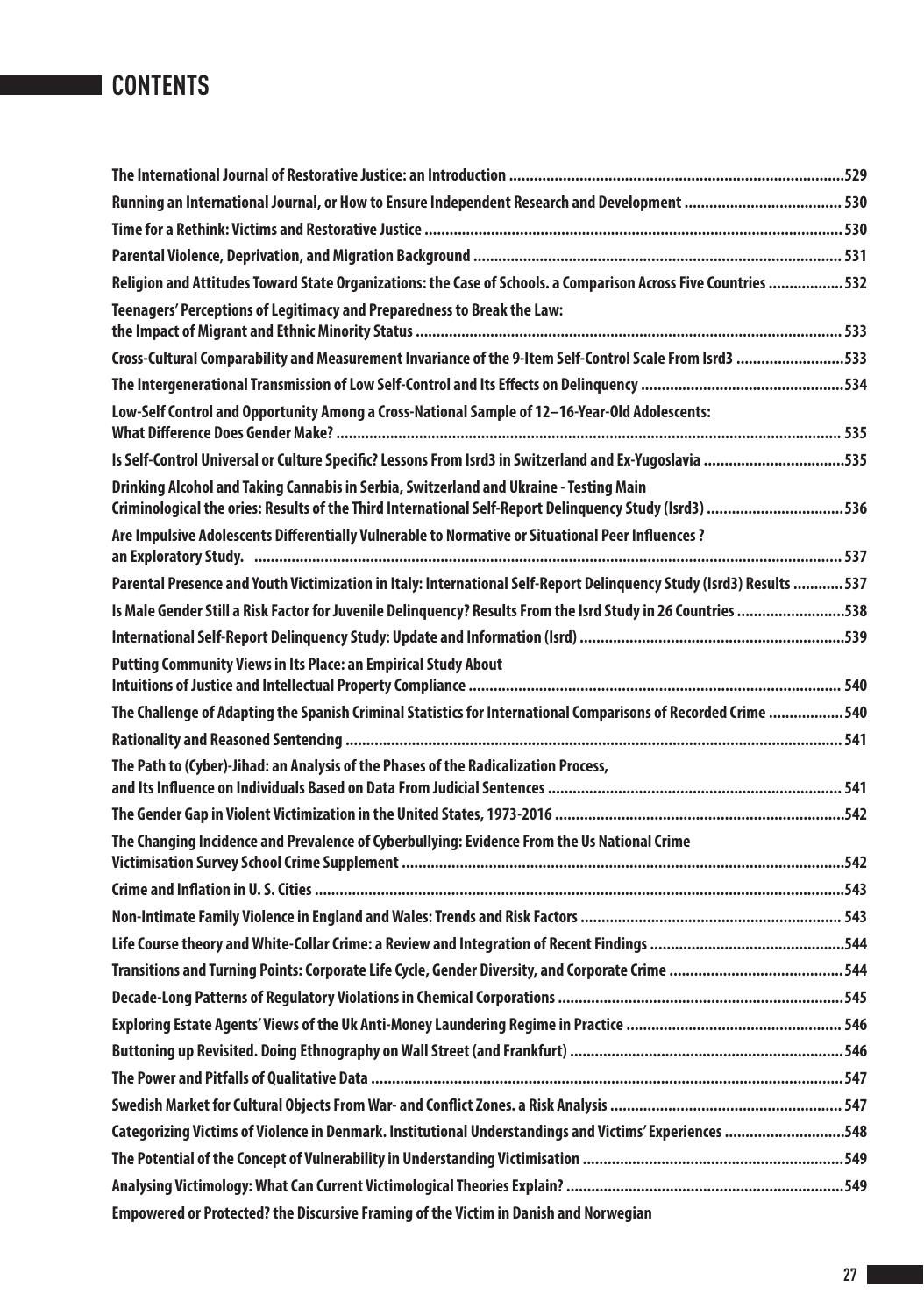| Prison Beyond Factory? Theoretical Notes on Past/Present, Northern/Southern<br>Prisons in Relation to the 40Th Anniversary Edition of the Prison and the Factory (Melossi and Pavarini, 2018)  551 |  |
|----------------------------------------------------------------------------------------------------------------------------------------------------------------------------------------------------|--|
|                                                                                                                                                                                                    |  |
| Choosing Violence, Scenario Criminogeneity, and Moral Emotions.                                                                                                                                    |  |
| Choosing What Crime as Alternative in What Criminogenic Setting?                                                                                                                                   |  |
|                                                                                                                                                                                                    |  |
|                                                                                                                                                                                                    |  |
|                                                                                                                                                                                                    |  |
|                                                                                                                                                                                                    |  |
| The Effects of Being Raised in a Single-Parent Family on Criminal Involvement of Adolescents 559                                                                                                   |  |
| The Extent and Nature of Intergenerational Continuity of Organized Crime in the Nethe rlands 559                                                                                                   |  |
|                                                                                                                                                                                                    |  |
|                                                                                                                                                                                                    |  |
|                                                                                                                                                                                                    |  |
|                                                                                                                                                                                                    |  |
|                                                                                                                                                                                                    |  |
|                                                                                                                                                                                                    |  |
|                                                                                                                                                                                                    |  |
| Legalization of Non-Medical Cannabis Use and Supply in Canada: an Overview of Key Policy Reform Parameters 563                                                                                     |  |
|                                                                                                                                                                                                    |  |
|                                                                                                                                                                                                    |  |
| The Croatian Violence Monitor and Its Nexus to the Esc Working Group European Violence Monitor  565                                                                                                |  |
|                                                                                                                                                                                                    |  |
|                                                                                                                                                                                                    |  |
| Improvement of Police Training and Education Based on the Results of the New                                                                                                                       |  |
|                                                                                                                                                                                                    |  |
|                                                                                                                                                                                                    |  |
|                                                                                                                                                                                                    |  |
|                                                                                                                                                                                                    |  |
|                                                                                                                                                                                                    |  |
|                                                                                                                                                                                                    |  |
|                                                                                                                                                                                                    |  |
|                                                                                                                                                                                                    |  |
|                                                                                                                                                                                                    |  |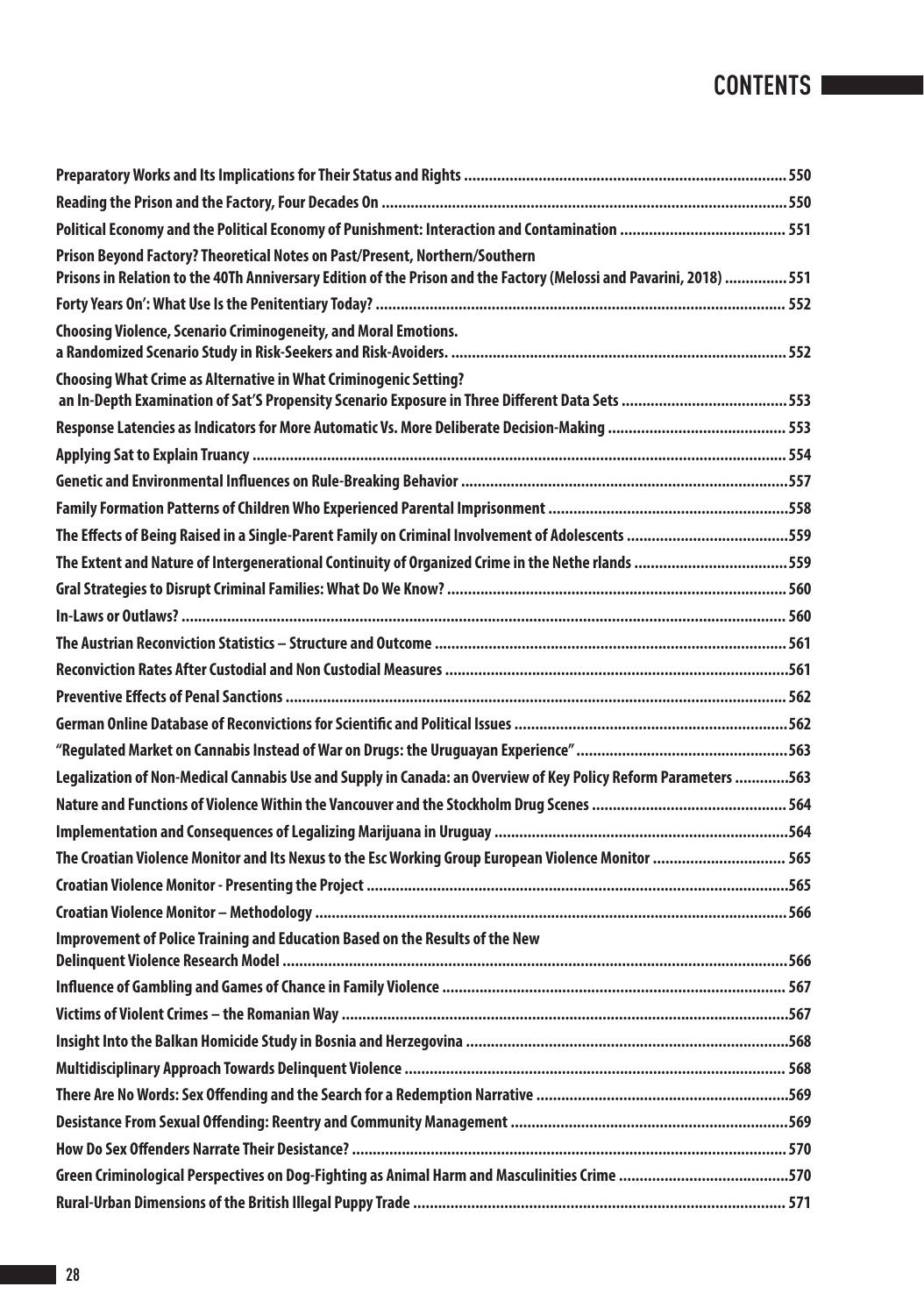| <b>Beyond the Genocidal Being and Absolute Nothingness;</b>                                                        |  |
|--------------------------------------------------------------------------------------------------------------------|--|
|                                                                                                                    |  |
|                                                                                                                    |  |
|                                                                                                                    |  |
|                                                                                                                    |  |
|                                                                                                                    |  |
| 178 The Attrition of Conditional Relase. Results From a Study on Prison Release Practices in Switzerland  578      |  |
|                                                                                                                    |  |
| "Who'S Got the Power?" - Decision-Making in the Context of Non-Compliance and Breach Procedures During Probation.  |  |
| Discretionary Decision Making by Probation Officers in Lithuania: Drifting Between Community                       |  |
|                                                                                                                    |  |
|                                                                                                                    |  |
|                                                                                                                    |  |
| Through the Gate: the Implementation, Management and Delivery of Resettlement Service                              |  |
|                                                                                                                    |  |
| Assessing Prison Adjustment Among Young Adult Offenders: Changes, Correlates, and Outcomes 583                     |  |
| Explaining Disparities in Prison Misconduct: Why Do Some People Amass More Adjudications Than Others?  584         |  |
| Judicial Control in the German Prison System: Disappointment for the Individual, but Progress for the System?  584 |  |
| Distinguishing Among the Shades of Blue: an Empirical Exploration of the Croatian                                  |  |
|                                                                                                                    |  |
| Does Rank Matter for the Contours of Police Integrity Among Police Officers From Bosnia and Herzegovina? 586       |  |
|                                                                                                                    |  |
|                                                                                                                    |  |
|                                                                                                                    |  |
|                                                                                                                    |  |
|                                                                                                                    |  |
| Mobile Technology and Changing Police Organizations: Body-Worn                                                     |  |
| The Reforms Seen From the Rank: How Police Officers Deal With the Institutional Changes in Their Organisations 589 |  |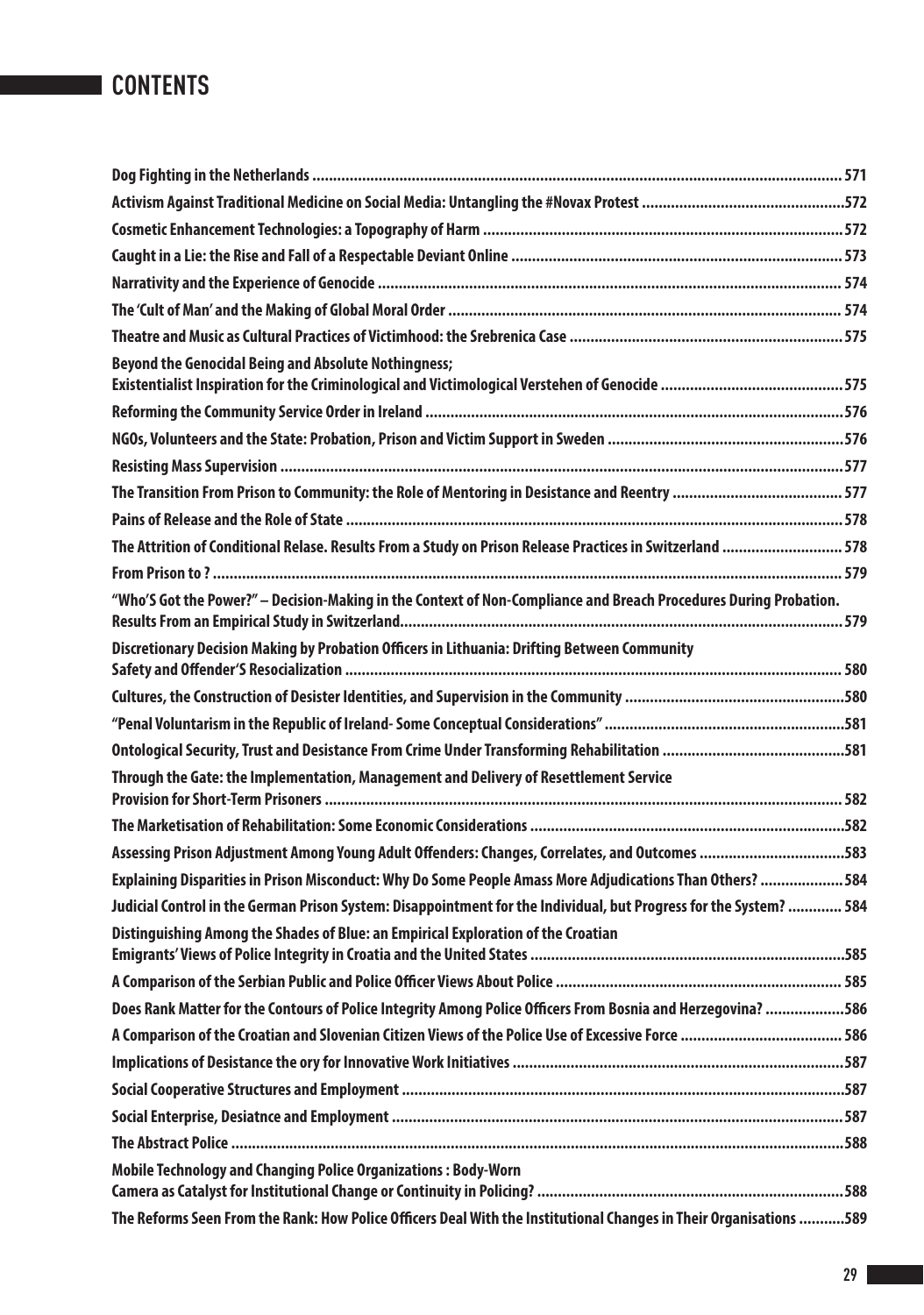| The Turbulent Police System. Institutional Change and Continuity in the Dutch Police Organization (1989-2017)  589       |  |
|--------------------------------------------------------------------------------------------------------------------------|--|
| Caribbean Women and Crime: Interrelations of Poverty, Education, Family Factors & Attachment                             |  |
|                                                                                                                          |  |
|                                                                                                                          |  |
|                                                                                                                          |  |
|                                                                                                                          |  |
|                                                                                                                          |  |
|                                                                                                                          |  |
|                                                                                                                          |  |
| How can criminalistic-criminological research contribute to successful police work? - a plea based on the example of the |  |
|                                                                                                                          |  |
| Adult Outcomes of Youths Who Spent Time in a Judicial Treatment Institution in the Netherlands:                          |  |
|                                                                                                                          |  |
|                                                                                                                          |  |
| Reflections on Nodal and Network Policing: Tackling Cocaine Trafficking Flows in the Port of Antwerp 597                 |  |
|                                                                                                                          |  |
|                                                                                                                          |  |
|                                                                                                                          |  |
|                                                                                                                          |  |
| How Are Belgian Police Officers Dealing With Their Authority to Use Force: a Qualitative Study                           |  |
| Reading the Present and Mapping the Future(S) of Juvenile Justice in Europe: Complexities and Challenges 600             |  |
|                                                                                                                          |  |
|                                                                                                                          |  |
| Psychopathic traits in young children: concurrent and longitudinal associations with behavior problems 602               |  |
|                                                                                                                          |  |
| Beyond Racism: Reframing the Role of Race and American Individualism in Public                                           |  |
|                                                                                                                          |  |
|                                                                                                                          |  |
|                                                                                                                          |  |
| Doing Qualitative Research in Online Drug Markets: How to Balance Participants' Anonymity and Data Reliablity 605        |  |
|                                                                                                                          |  |
|                                                                                                                          |  |
| Memory Beyond Any Reasonable Doubt. Witness Testimony as Evidence or Oral History of Mass Atrocity? 607                  |  |
| Questionable Links, Examined. an Empirical Assessment of Insider Witness                                                 |  |
| A Presumption of (Un)Reliability? the Impact of Trauma on Testimonies                                                    |  |
|                                                                                                                          |  |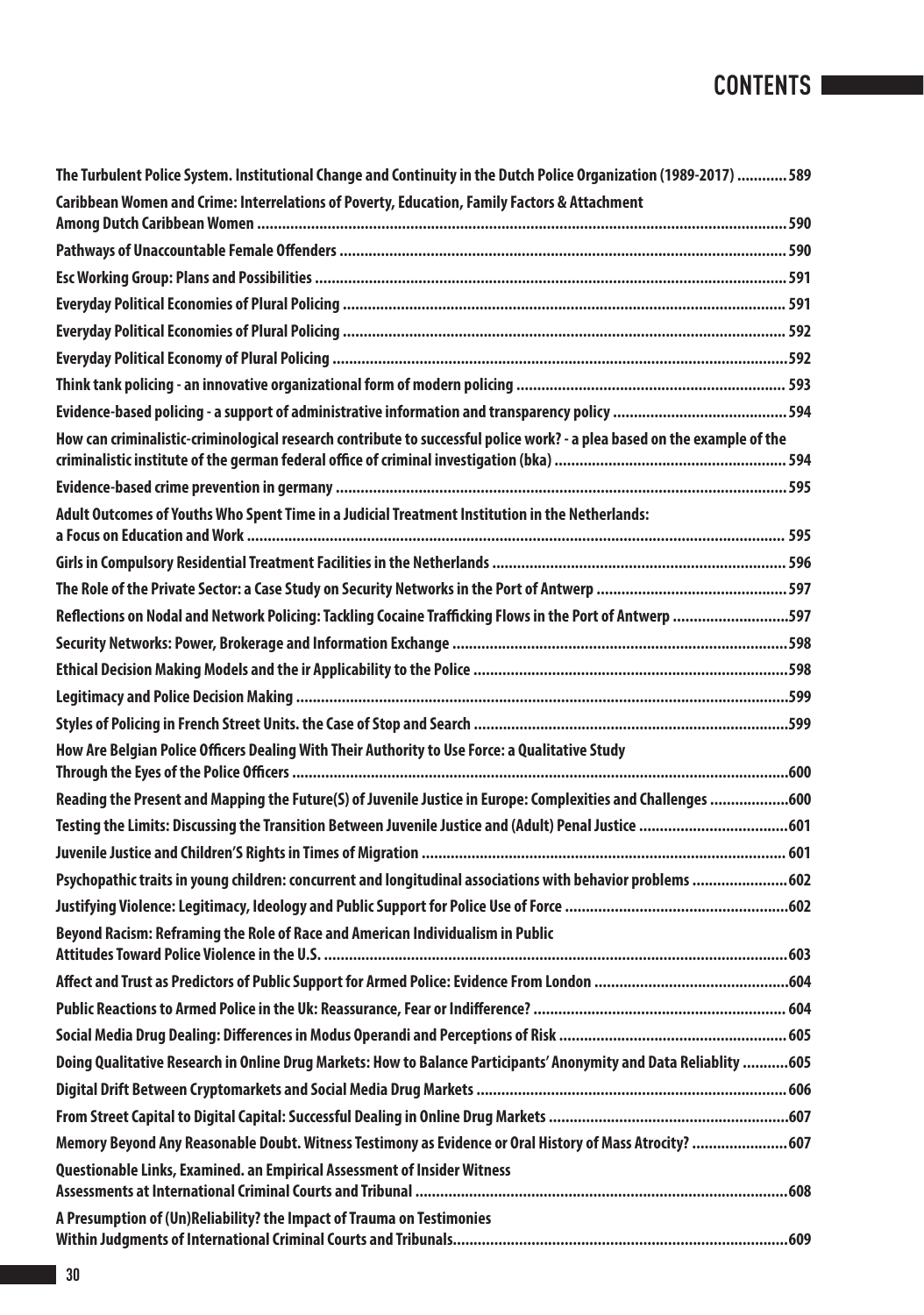| Going Beyond Sensationalism and Stereotyping? Researching Agency of Victims-Survivors of War-Related Violence and    |      |
|----------------------------------------------------------------------------------------------------------------------|------|
|                                                                                                                      |      |
| Thinking the Buzz - Reflections on the Ontology of Criminogenic Attribution in Groups of Criminals  612              |      |
|                                                                                                                      |      |
| How High-Profile Offenders Translate (Social) Media Messages Into Cues for Criminal Action?                          |      |
|                                                                                                                      |      |
| The "Distance Traveled": Investigating the Downstream Consequences of Charge                                         |      |
| Oppressed and Distressed: Time Served in U.S. Prison and the Mental Health                                           |      |
| Anticipated Struggle: Perceptions of Future Labor Market Difficulties Among Incarcerated Offenders  616              |      |
|                                                                                                                      |      |
| On the Verge of a New Flemish Juvenile Justice System: Observations on the Construction of a New Youth Law  618      |      |
|                                                                                                                      |      |
|                                                                                                                      |      |
|                                                                                                                      |      |
| Mediating The Human Impacts of Environmental Harms: The Case for Environmental Ombudsman 620                         |      |
|                                                                                                                      |      |
|                                                                                                                      |      |
| Potential Implications of the Security Hypothesis for Developmental and Life-Course Criminology  621                 |      |
|                                                                                                                      |      |
|                                                                                                                      |      |
|                                                                                                                      |      |
| Trends in Intimate Partner Violence by Marital Status: Understanding How Victim Characteristics                      |      |
| Recent Trends in Violence in England and Wales; a Gender Based Approach Taking                                       |      |
|                                                                                                                      |      |
|                                                                                                                      |      |
| Judges and Domestic Violence Courts in Brazil: the problems of poor training,                                        | .625 |
|                                                                                                                      |      |
| Grieving Prisoners, Double Confinement: Who Cares About the Prisoners'                                               |      |
|                                                                                                                      |      |
|                                                                                                                      |      |
| Bearing the Weight of Imprisonment: the Relationship Between the Quality of Prison Life and Prisoner Well-Being  628 |      |
|                                                                                                                      |      |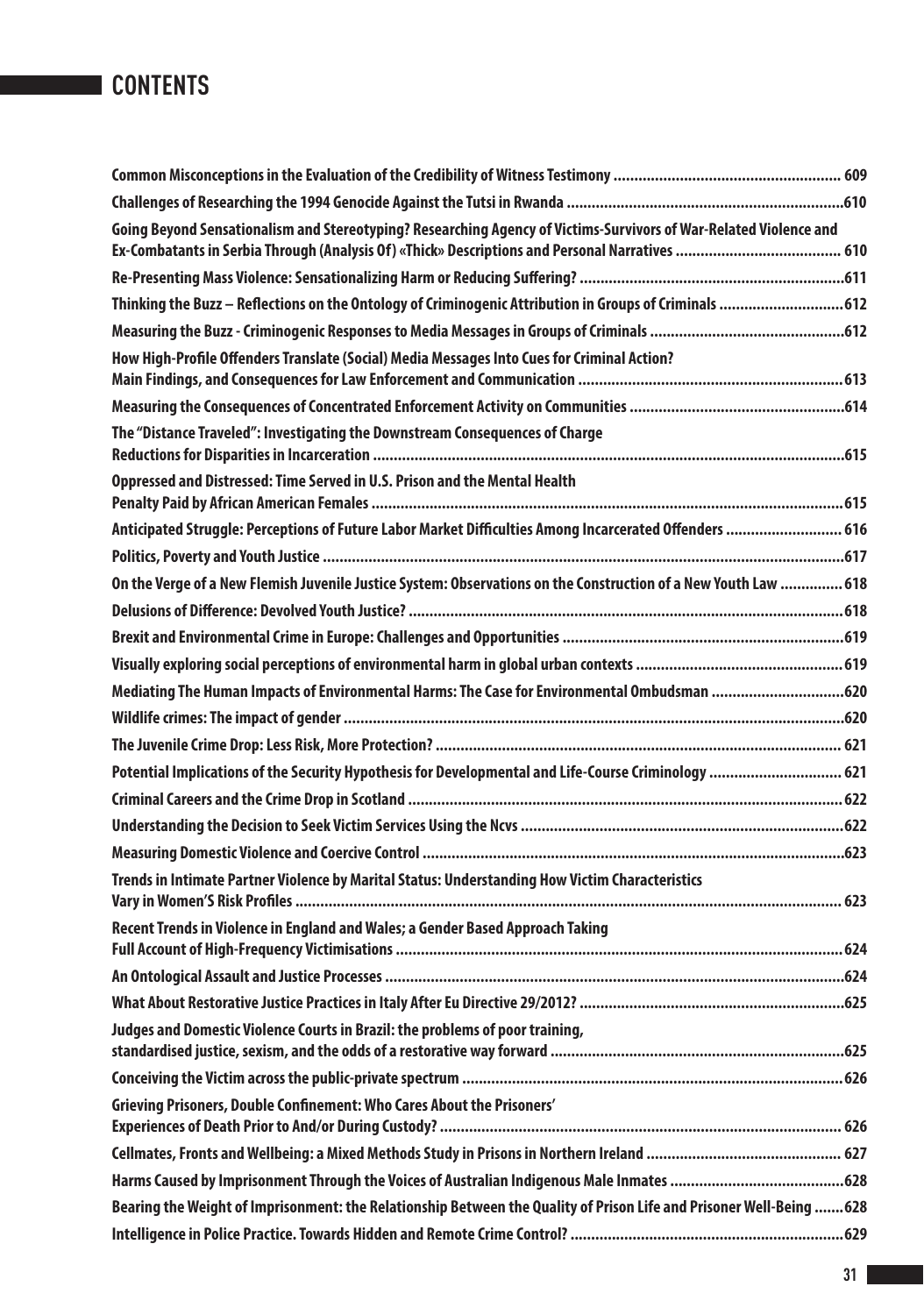| Local Crime Patterns and Global Crime Drops: a Micro-Spatial Longitudinal<br>Analysis of Home Burglary Concentration and Spatial Stability in the Context of a Burglary Drop 634 |  |
|----------------------------------------------------------------------------------------------------------------------------------------------------------------------------------|--|
|                                                                                                                                                                                  |  |
|                                                                                                                                                                                  |  |
|                                                                                                                                                                                  |  |
|                                                                                                                                                                                  |  |
|                                                                                                                                                                                  |  |
| Homicide Investigation Trajectories: the Dynamic Role of Forensic Science and Technology in British Investigations  638                                                          |  |
|                                                                                                                                                                                  |  |
|                                                                                                                                                                                  |  |
| "The Voice of the Child". a Qualitative Research Project Focusing on the Implementation of the United Nations Convention                                                         |  |
|                                                                                                                                                                                  |  |
| Qualitative Data Analysis With the Quagol: a Practical and Critical Review of Three Criminological Cases 640                                                                     |  |
|                                                                                                                                                                                  |  |
| Violence Reduction Through the Sixteenth Sustainable Development Goal: Cameroonian                                                                                               |  |
|                                                                                                                                                                                  |  |
| Narrative Criminology and Psychosocial Criminology in the Analysis of the Narratives of an Italian Soccer Hooligan  642                                                          |  |
|                                                                                                                                                                                  |  |
|                                                                                                                                                                                  |  |
|                                                                                                                                                                                  |  |
|                                                                                                                                                                                  |  |
|                                                                                                                                                                                  |  |
| Choosing to Shoplift as Alternative? Testing Major Propositions of Situational Action Theory'S Situational Model 645                                                             |  |
| Testing Situational Action Theory Through Behavioural Intentions: Results From Saudi Arabia and Venezuela 646                                                                    |  |
|                                                                                                                                                                                  |  |
| 647. Hollowing Out Probation? Developing an Understanding of How It Came to Tr and Its Aftermath  647                                                                            |  |
| <b>Transitioning and Transforming Probation: the Personal and Professional</b>                                                                                                   |  |
|                                                                                                                                                                                  |  |
| A Qualitative Research on the Corum Massacre in Terms of 'Right to Truth' and 'Truth Commissions' 649                                                                            |  |
|                                                                                                                                                                                  |  |
| The Quality and Status of 'Evidence' in Policing: Reflections on Understanding                                                                                                   |  |
|                                                                                                                                                                                  |  |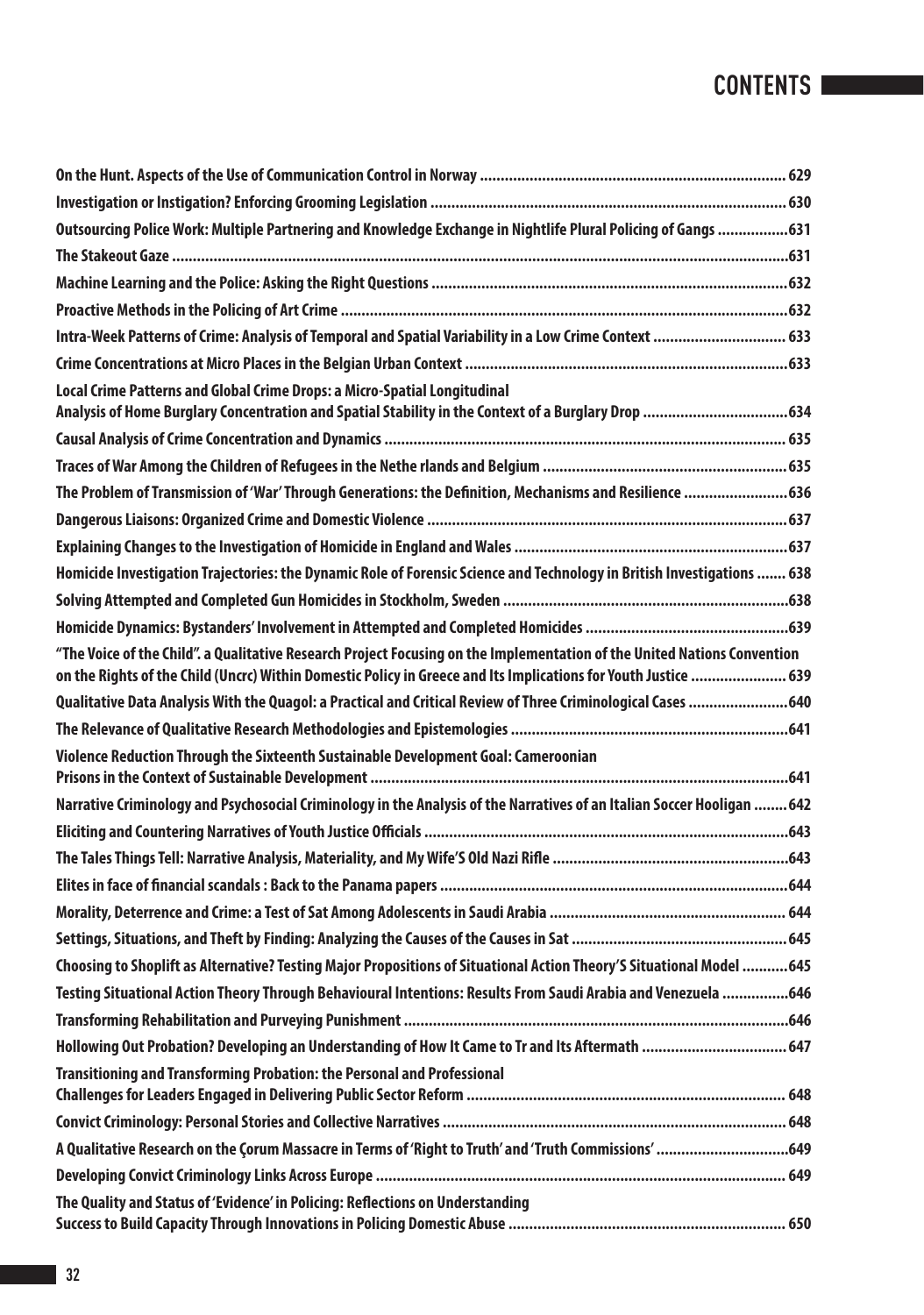| What You See Is What You Get: the Use of Body-Worn Video in the Policing and Prosecution of Domestic Abuse ……………651                                                                            |  |
|------------------------------------------------------------------------------------------------------------------------------------------------------------------------------------------------|--|
|                                                                                                                                                                                                |  |
|                                                                                                                                                                                                |  |
| Talking About Illegal Business; Approaching and Interviewing Poachers, Smugglers and Traders  652                                                                                              |  |
|                                                                                                                                                                                                |  |
|                                                                                                                                                                                                |  |
|                                                                                                                                                                                                |  |
|                                                                                                                                                                                                |  |
| Doing the 'Right Thing'? Understanding Why Rape Victim-Survivors Engage With the Criminal Justice System  655                                                                                  |  |
|                                                                                                                                                                                                |  |
|                                                                                                                                                                                                |  |
| Keeping Baby Safe: an Examination of the Political Rhetoric and Policy Advice                                                                                                                  |  |
| Abortion on the Inside: Assessing Women'S Ability to Access Abortion While Imprisoned in England and Wales 658                                                                                 |  |
| Developing a Coherent National and Institutional Response to Gender and Identity Based<br>Violences Against Higher Education Students: Methodological and Policy Based Process Reflections 658 |  |
|                                                                                                                                                                                                |  |
| Invisible Bars: the Impact of Having a Criminal Record on Young Adults' Position in the Labour Market 659                                                                                      |  |
|                                                                                                                                                                                                |  |
|                                                                                                                                                                                                |  |
|                                                                                                                                                                                                |  |
|                                                                                                                                                                                                |  |
|                                                                                                                                                                                                |  |
| Rethinking (Researching) Crime and the City: Excursions Into "Post-Methodological" Criminology  662                                                                                            |  |
|                                                                                                                                                                                                |  |
| Enriching Research Into Peer Support Among Victims and Survivors of Crime: a Contextual Approach 663                                                                                           |  |
| 0vercoming the Monster? How Victims Narrate Success and Failure in Coping With Victimization  664                                                                                              |  |
|                                                                                                                                                                                                |  |
| Crct (Conditioned Reflex Control Technique) for Substance Use Disorder, Sexual Problems,                                                                                                       |  |
| 1 Know, but I Cannot Help but Doing It-Anti-Recividism Policy Based Upon Pavlov'S Conditioned Reflex Theory 666                                                                                |  |
|                                                                                                                                                                                                |  |
| Ending Honor Based Violence in Immigrant Communities: a Comparative Analysis of Criminal Justice Polices in the Us, Uk                                                                         |  |
|                                                                                                                                                                                                |  |
|                                                                                                                                                                                                |  |
|                                                                                                                                                                                                |  |
|                                                                                                                                                                                                |  |
| The Port Securityscape: Crime Control and Port Security in the Rotterdam Sea Port From a Comparative Perspective  669                                                                          |  |
|                                                                                                                                                                                                |  |
|                                                                                                                                                                                                |  |
|                                                                                                                                                                                                |  |